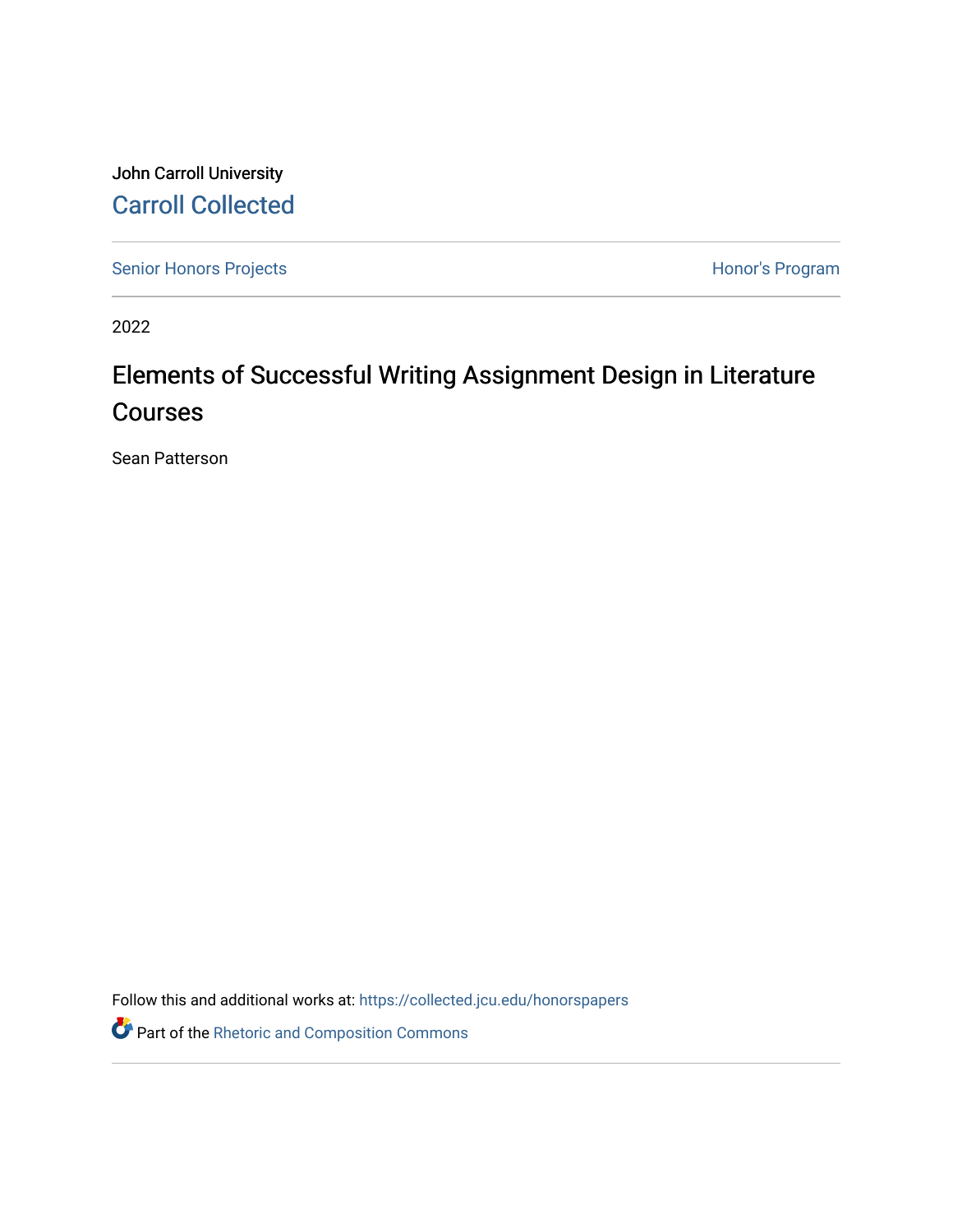Sean Patterson Dr. Pace Honors Capstone Project 10 May 2022

Elements of Successful Writing Assignment Design in Literature Courses **Introduction**

Rhetoric and composition studies, a growing concentration within English studies, researches the theories and practices of teaching writing. A primary interest in the field is: how can students apply the writing skills they learn in the college classroom to other academic and non-academic contexts? This application involves a specific type of writing transfer, the act by which students recruit skills and knowledge used previously in order to effectively address a new situation. Scholars have defined transfer in a variety of ways since the early twentieth century, but all have reached consensus on an important point: successful transfer demands a wide array of cognitive skills which students develop through writing assignments. Three elements of assignment design are especially critical in helping students practice and refine these cognitive skills: a problem-solving structure, task sequence, and audience awareness.

The field of rhetoric and composition provides a starting point for further study into college writing. Specifically, the field emphasizes the importance of context when composing or addressing a rhetorical situation. This study focuses on the context of literature courses. In their study on the transfer of writing skills from first-year writing to other rhetorical contexts, *Writing Across Contexts: Transfer, Composition, and Sites of Writing*, Kathleen Blake Yancey, Liane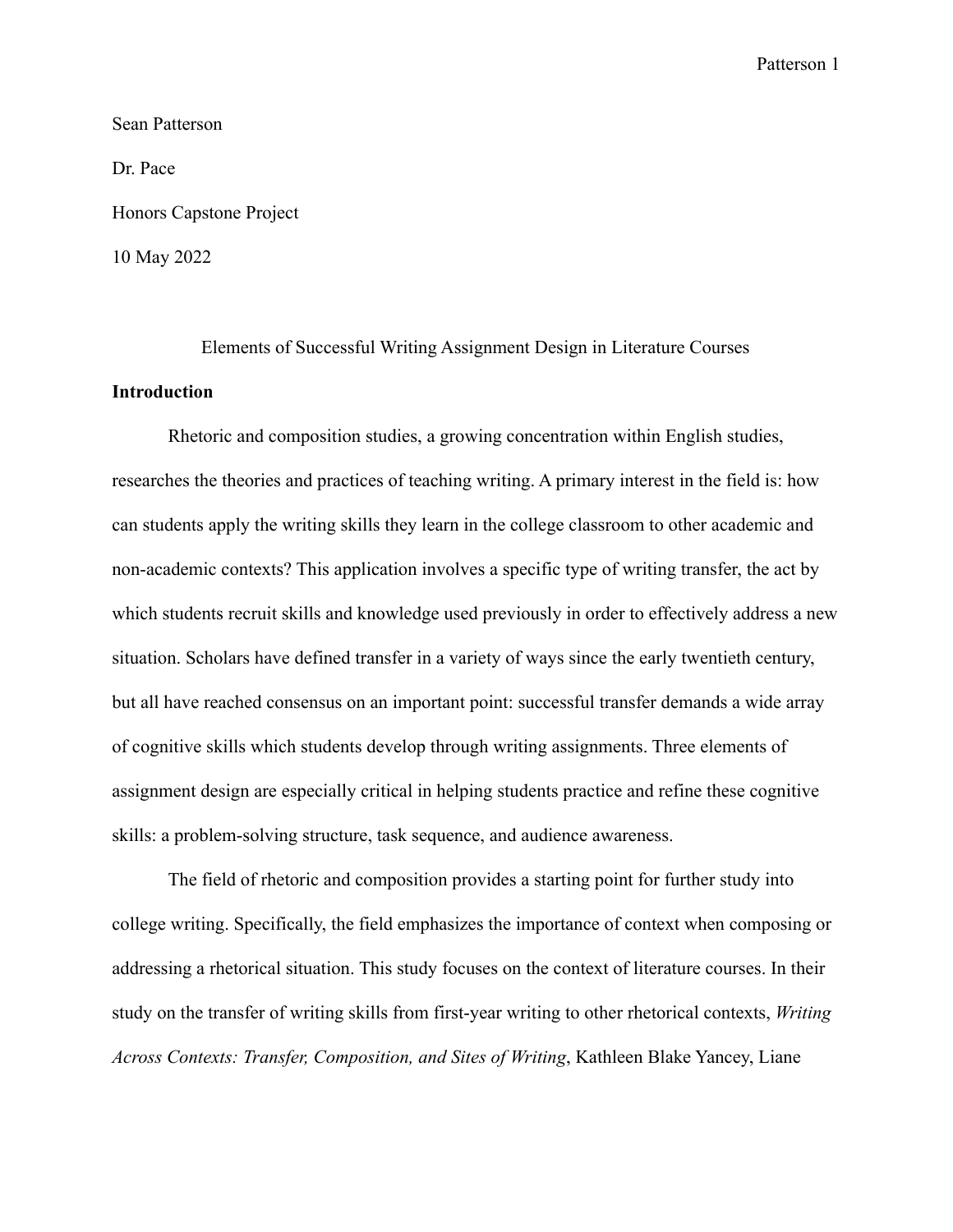Robertson, and Kara Taczak define transfer as the development of writing knowledge and practices that students can "draw upon, use, and repurpose for new writing tasks in new settings" (Yancey et al. 2). This process is not automatic, since students must actively explore and abstract potential connections between past and present learning situations. Whether students see these connections depends on well-designed assignments that allow them to practice useful, context-based skills.

Understanding the role of context in a current writing assignment and connecting it to previous experience is significant, because students must draw upon familiar skills and repurpose them in new contexts. In his essay "The Material Contexts of Assignment Design" Thomas Polk highlights the need for further research into assignment design by focusing on how writing tasks are essentially connected to skills and knowledge learned previously. He writes that earlier studies "focus on the *product* of design and not the *production* of design" (Polk 88). This is important because the products that result from writing assignments, such as essays and theses, impact future institutional procedures and curricula. These products influence how writing is taught, but often fail to include a representative sample of student writers and focus on literature classes in particular. A greater analysis is therefore needed on the process of responding to assignments. Polk follows Yancey, Robertson, and Taczak by suggesting that in the writing process, students learn material within the course context which they can later repurpose for enhanced learning outside the literature classroom.

Well-designed assignments enable students to write with greater breadth, authenticity, and impact. In their essay "Teaching for Transfer" Perkins & Salomon distinguish the process of transfer from ordinary learning. They assert that transfer "assumes learning within a certain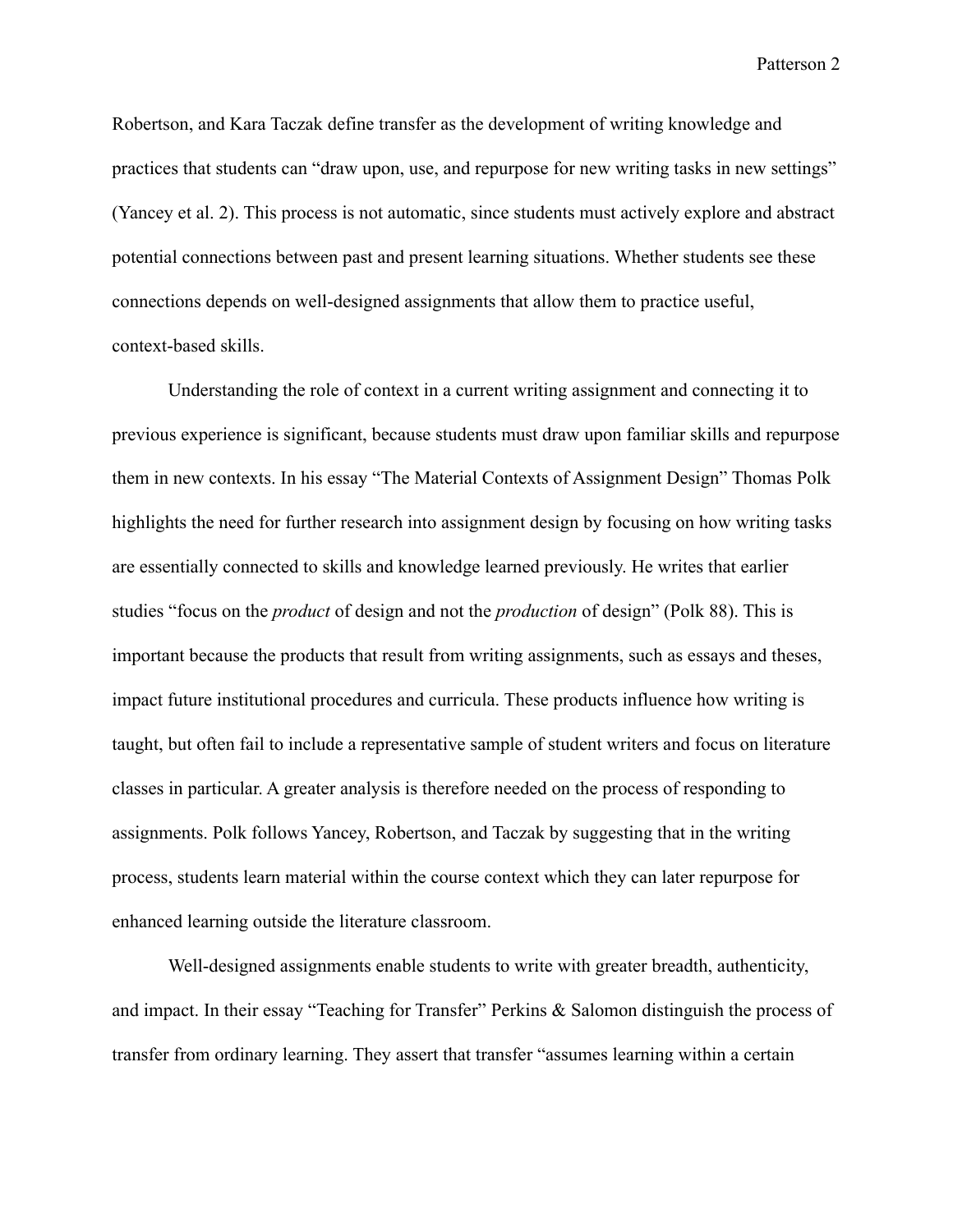context and asks about impact beyond that context" (Perkins & Salomon 3). In other words, transfer is a context-based extension of learning, and their way of thinking influences how I approach my own research, because assignments are the method by which transfer is enabled. This study identifies a specific context, literature classes, as an initial step in recommending features of assignment design that best facilitate transfer. Well-designed assignments invite students to repurpose skills and knowledge for use in different contexts and disciplines. In short, Polk and Perkins & Salomon establish that assignments can be produced in a way that allows students to write within one context and then draw on similar skills to serve a different context and audience.

Many college writers, if deliberately guided by their writing instructors and assignments, can distinguish between different disciplinary conventions in their field of study, which can lead to an understanding of the broader notion of context. In their essay, "Disciplinarity and Transfer: Students' Perceptions of Learning to Write," Bergmann & Zepernick point out how students generally accept "disciplinary standards, conventions, and expectations" when composing in a specific discipline (Bergmann & Zepernick 129). Recent work on writing assignments in literature courses, for example, show that cross-disciplinary transfer of rhetorical skills is possible when instructors teach students "where and how to see conventions and practices at work in a particular piece of discourse" (Bergmann & Zepernick 142). However, these studies do not consider how students perceive individual assignments within the discipline. Certain elements of assignment design can promote learning in the discipline of literature and beyond. For these reasons, studying writing assignments in literature classrooms from a student perspective is much needed. Well-designed assignments, including literature assignments,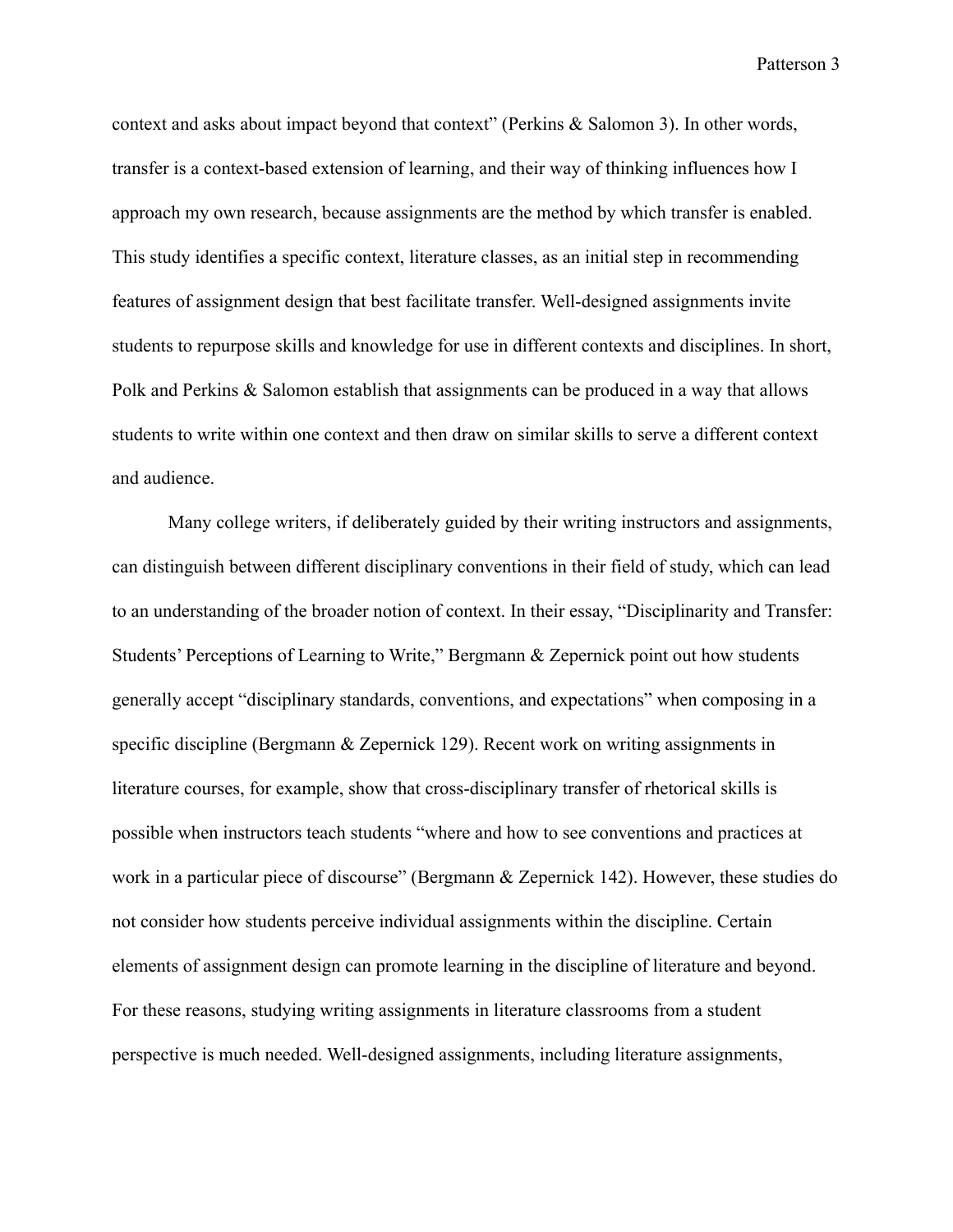encourage disciplinary mastery as well as foundational writing skills. Thus, awareness of purpose and audience increases the likelihood that students will transfer those skills from one class to another.

Indeed, rhetoric and composition studies have studied the best practices for assignment design that can help lead students to transfer of these writing skills. For example, in his book *Writing Assignments Across the Curriculum*, Dan Melzer points out that a well-designed assignment can reveal the goals and values of instructors as well as their academic disciplines (Melzer 3). He focuses on the rhetorical features of assignments, such as genre, purpose, and audience. Yet, recent scholarship has not addressed how strong writing assignments in literature classrooms can help students transfer these skills when writing for other classes.

In this paper, I argue that successful writing assignments in literature courses can best promote transfer of writing skills when they include three common elements: a problem-solving structure, task sequence, and audience awareness. To make this argument, I draw from previous scholarship and a survey of John Carroll University students to show how assignment design plays a crucial role in promoting writing transfer. This study analyzes elements of successful assignment design in literature courses and recommends which components of writing assignments most effectively promote transfer to new contexts. In doing so, this study is significant because it demonstrates that effective assignments stress how the writer and audience, as well as the specific task and future contexts, are interconnected. To show this interconnectedness, my study culminates in three recommendations. In order to best design assignments to help facilitate transfer, instructors should create task sequences, present assignments as problems, and specify the audience students are addressing. In short, this study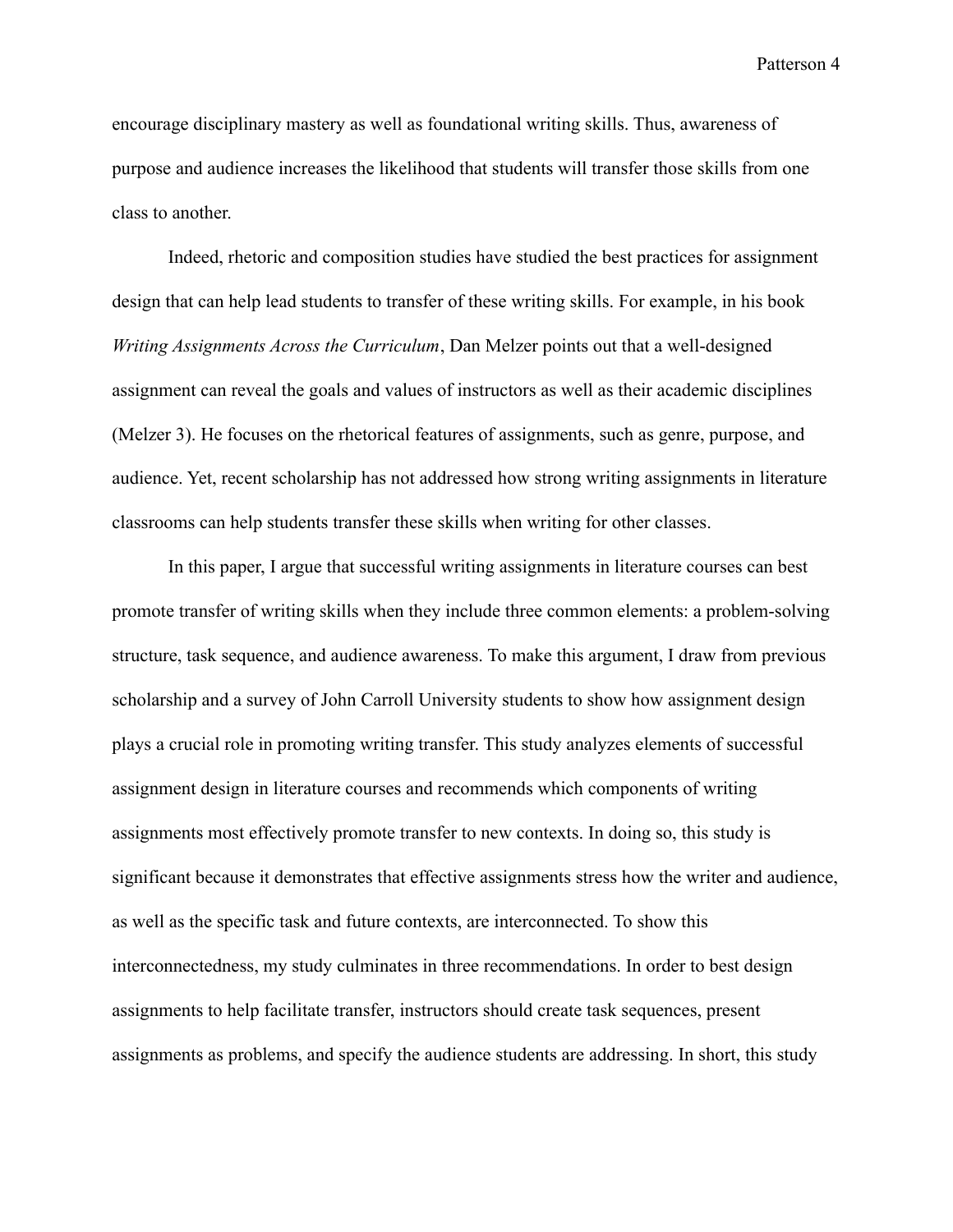seeks to fill that gap by considering literature assignments and integrating feedback from English majors at John Carroll.

## **Literature Review**

Most of the recent research on assignment design and the transfer of writing skills addresses how well-designed assignments can help students draw on past learning situations when they approach new writing tasks. Transferring writing competency from one context to another is more intellectually complex than simply applying the same skill at a new place in a new time. Much of the scholarship on literature assignments prioritizes context, while recent research on transfer tends to show that repurposing skills requires intentional practice and cognitive activity. Scholarship that focuses on elements of well-designed literature assignments is informed by previous research in rhetoric and composition studies but often lacks a student perspective.

In recent years, the transfer of writing knowledge from one course to another has been studied extensively in the field of rhetoric and composition, and much of the scholarship dates to the twentieth century. However, more recent reports have emerged that offer more insight as well as an opening for student voices. *The Elon Statement of Writing Transfer*, an influential report from a 2013 conference called Critical Transitions: Writing and the Question of Transfer, aims to "provide a framework for *continued* inquiry and theory-building" (*Elon Statement* 347). This framework is helpful for producing studies that are more student-centered and up-to-date. According to the Elon Statement, when students draw on previous knowledge and strategies, they must transform or repurpose that prior knowledge" (*Elon Statement* 352). This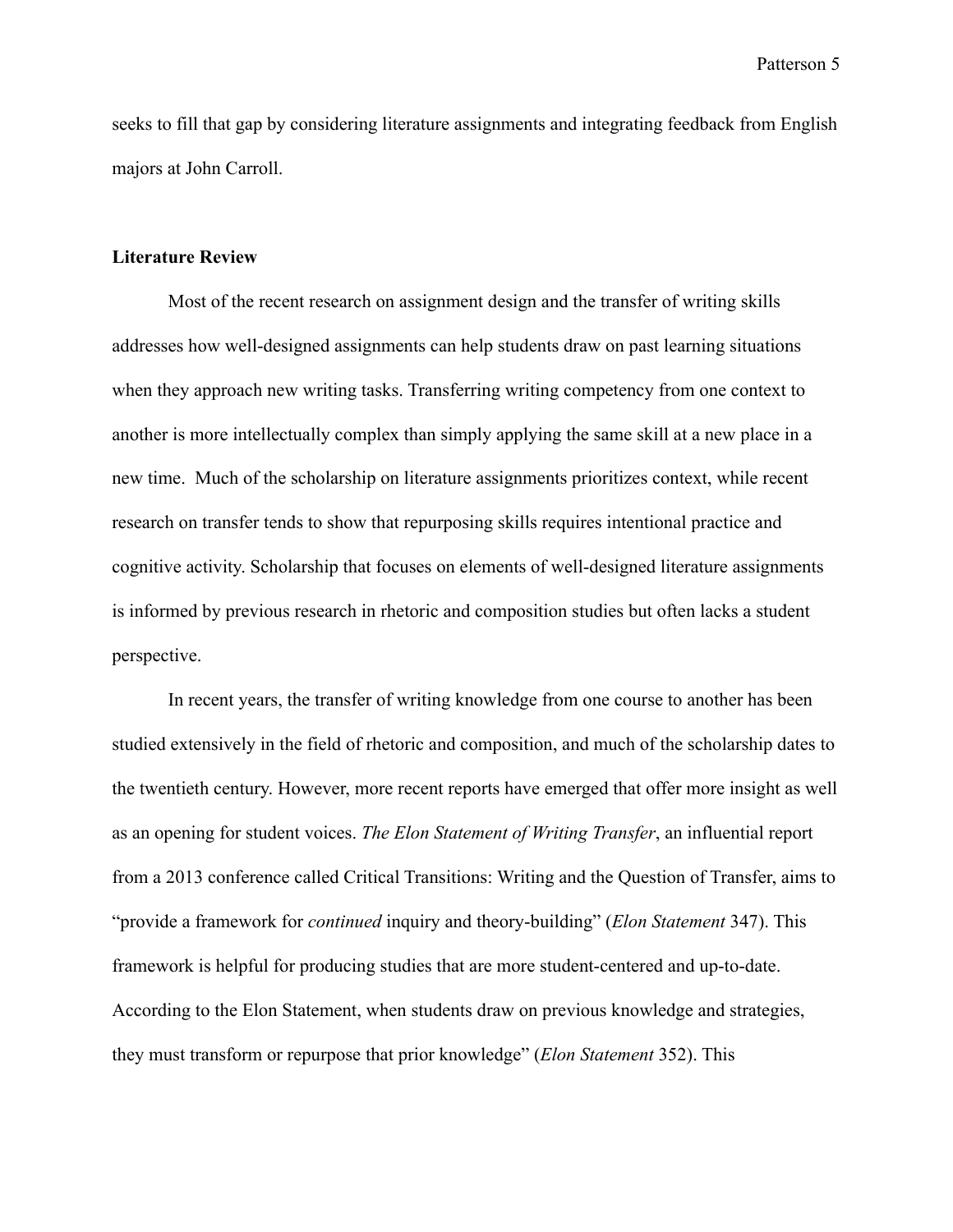transformation is a first step toward transfer, and often occurs when completing a writing task. The extent to which students actually repurpose these skills, the *Elon Statement* suggests, is best measured by gathering their own perspective on assignments. Certain features of assignment design, for example, allow for a continuous, gradually more refined application of skills and knowledge that enable students to transfer writing. These include rhetorically-based concepts like genre, purpose, and audience which have frequently been used to construct curricula and classes (*Elon Statement* 353). *The Elon Statement*, therefore, attempts to show that successful transfer is contingent upon adapting skills used in familiar contexts to new contexts. Yet, further research is needed, however, on how assignments themselves promote recognition of context and application of skills.

While work such as *The Elon Statement* provides a general overview to the importance of writing transfer from one context to another. In her essay, "First the Bad News, Then the Good News: Where Writing Research Has Taken Us and Where We Need to Take it Now," Wendy Bishop focuses on the importance of understanding context when it comes to shifting writing from one context to another. Although this essay was written in the twentieth century, her argument influences current thinking about assignment design and the importance of context. For example, she stresses that more research is needed on what she calls "context-based insights" into "general classroom experiences" (Bishop 3). Here, she means that a greater understanding of students' learning experiences is needed to complement research on writing curricula. She also established that classroom experiences have been overlooked. So, while Bishop's essay does not address transfer and assignment design specifically, she recognizes the importance of context shifting when students are moving from one writing situation to another.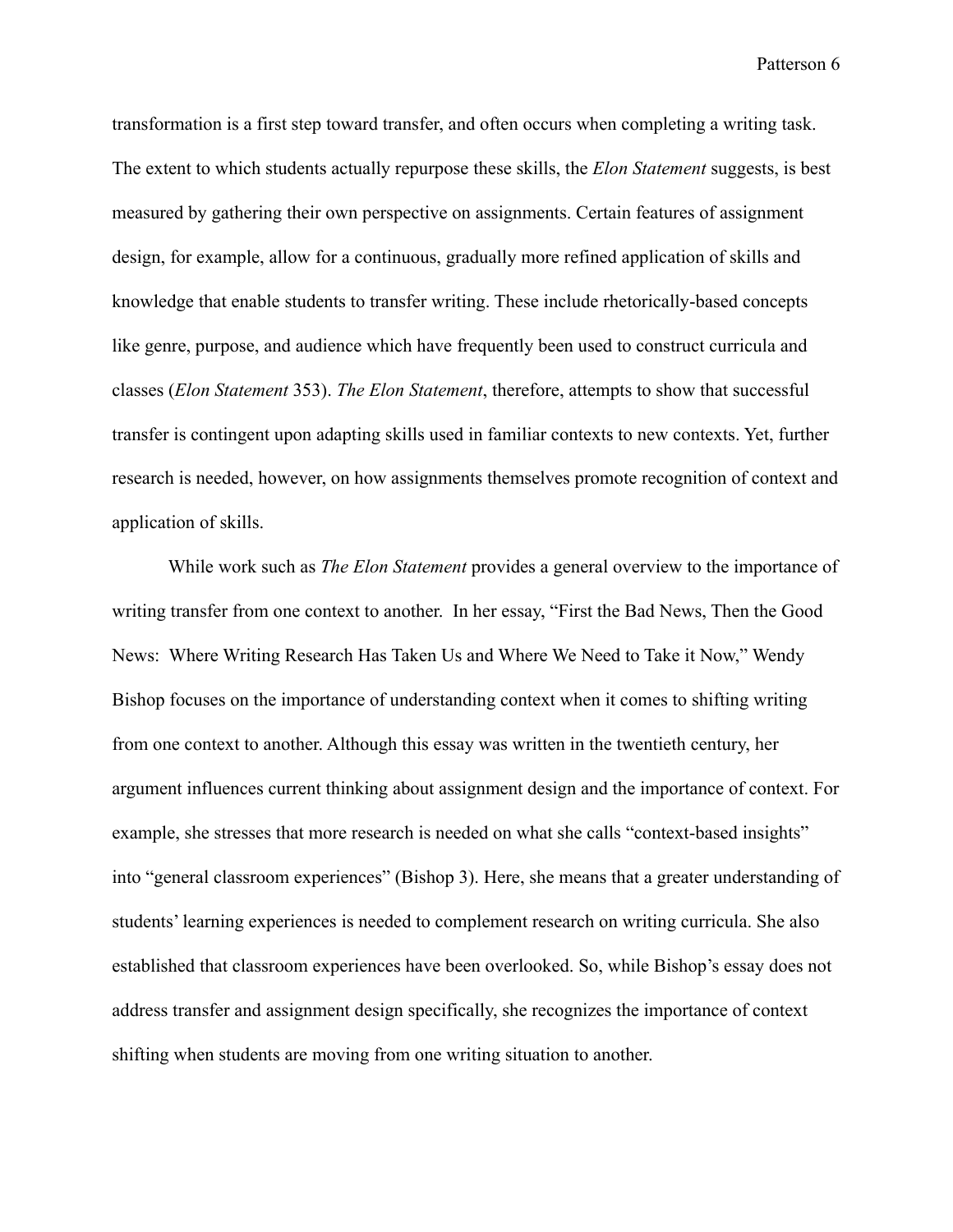This focus on a specific type of transfer, shifting from one context to another, appears in Gerald Calais' review of Ropbert Haskell's taxonomies of learning transfer. In his essay, "Haskell's Taxonomies Of Transfer Of Learning: Implications For Classroom Instruction," Gerald Calais draws from Robert Haskell's taxonomies of learning transfer. The first three are gradations in specialized knowledge and intentional application of skills especially relevant to literature courses. Calais identifies Level One of Haskell's taxonomy as "nonspecific transfer," which establishes that current and previous learning are interconnected. Level Two, Calais notes, is "application transfer," which involves applying what one has learned to a concrete situation. Level Three is "context transfer," which refers to applying skills under slightly different situations. Calais's summary of Haskell's taxonomies is significant for my research because in many literature courses, for instance, students might draw on Level Two when they interpret a selection of text based on their previous reading. Level Three is also common and involves similar skills, applied to more dissimilar situations. The reason for the separate classifications is that significant transfer is proportional to the number of similarities or analogical relationships among past, present, future situations (Calais 7). Assignments provide specific tasks that help students make these associations. In short, both Bishop and Calais suggest that identifying learning context is important for establishing the potential for learning transfer. However, context is only a preliminary step in transfer; individual factors also play a role. In short, Calais suggests that it is not only previous learning, but also new contexts that are important. Student perspectives on beneficial writing assignments seek to fill this gap in the scholarship.

One area of transfer that focuses on student understanding of their own selves as writers and as writers who shift from one context to another appears in Dana Lynn Driscoll and Jennifer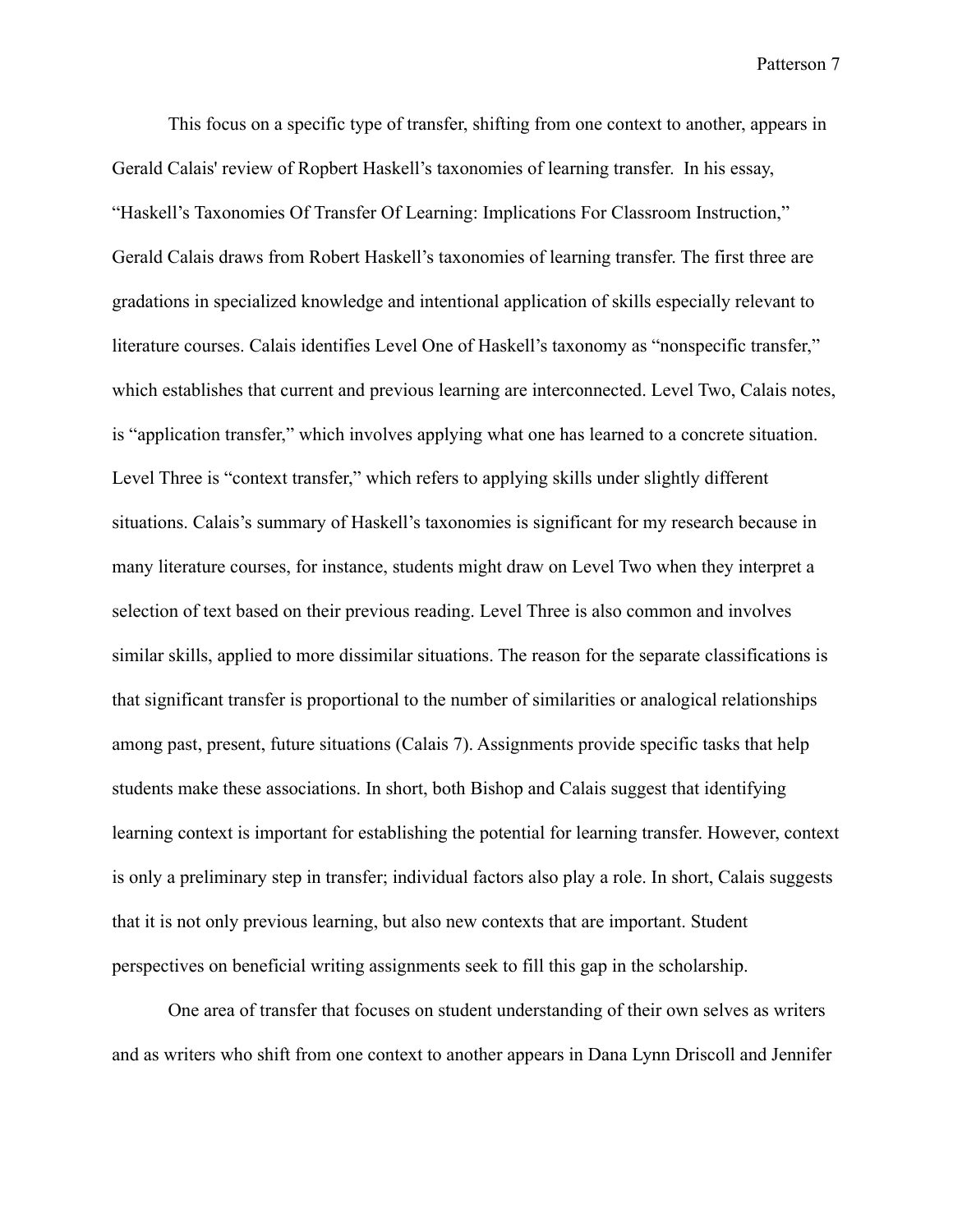Wells's 2012 article "Beyond Knowledge and Skills: Writing Transfer and the Role of Student Dispositions." Driscoll and Wells build on previous research into social context and writing curricula to argue that students offer important insights of their own into assignment design, as is documented in scholarship. Driscoll and Wells focus on the role of student dispositions, or attitudes toward learning and literature, in effective transfer. They describe four specific dispositions—value, self efficacy, attribution, and self-regulation—that influence writing transfer. They also note that "fundamentals like rhetorical situations, literacy development, and genre theory" are all predicated upon context (Driscoll and Wells 2). Context is particularly relevant in literature courses, which situate reading and writing in a variety of time periods and genres. While the broader topic of assignment design is generalizable to other disciplines, literature courses prioritize individual and contextual factors, which instructors should consider when designing assignments. In short, Dricoll and Wells build upon the work of Calais by suggesting that student dispositions are important when applying learning to slightly different situations. By revealing how they view past and current learning, students offer valuable insights into the types of assignments that most effectively assist in learning. The Elon statement on writing says that "Individual dispositions and individual identity play key roles in transfer" which affirms Driscoll and Wells's findings and supports the rationale for surveying students as part of this project on assignment design (*Elon Statement* 352).

A more recent study on transfer shows how students can specifically take their learning about writing from one context and use it in another writing situation. In *Writing Across Contexts: Transfer, Composition, and Sites of Writing,* Kathleen Blake Yancey, Liane Robertson, and Kara Taczak address the personal and curricular factors that enable students to repurpose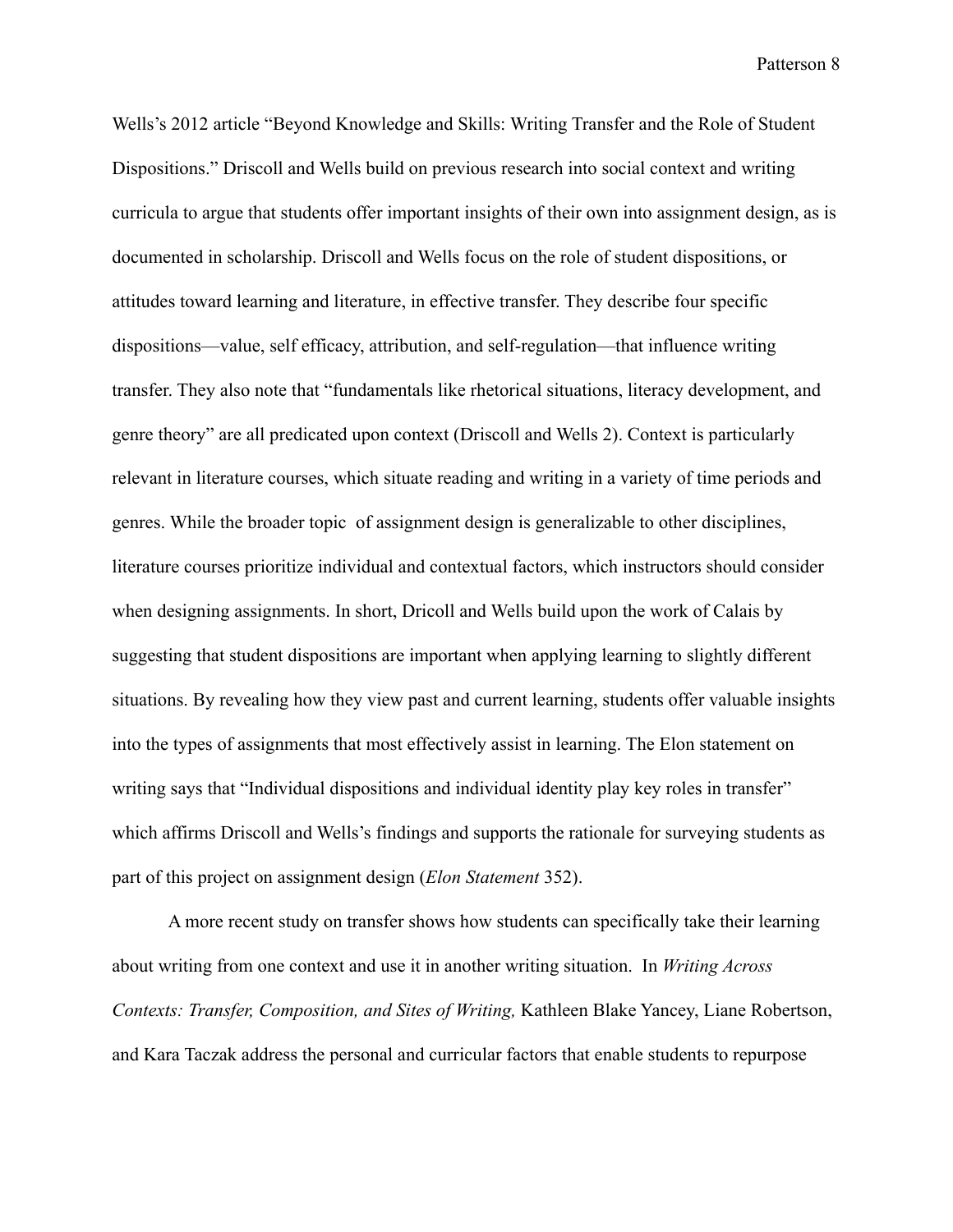knowledge for new writing tasks. They propose new insights into how students make use of prior learning, a relevant area of inquiry in the present study which analyzes the experience of English undergraduates. Students entering college, they found, "see writing principally as a vehicle for authorial expression, not as a vehicle for dialogue or an opportunity to make knowledge" (Yancey et al. 111). While self-expression is a factor in developing writing voice, entering into a conversation or rhetorical situation is of greater concern in literature courses. Whether students enter this dialogue or knowledge-making opportunity, these researchers note, depends on well-designed assignments. This study is important because it reinforces that a clear audience and purpose are important for approaching writing tasks, something my study will take into account.

Yancey, et al, also address the importance, among other issues, of well-designed assignments. In their 2014 study, they explore the transfer of knowledge and writing skills. In recent years, academic argumentative writing, a mainstay of composition classes, has been seen as one among many varieties of writing (Yancey et al. 1). Questioning conventional approaches to teaching and writing can be constructive. A well-designed literature assignment assists in this transfer of learning. Integrating previous scholarly work with student perspectives shows that effective learning depends on well-designed assignments.

One place where well-designed writing assignments can lead to transfer of writing knowledge is the literature classroom. However, recent scholarship on writing assignments has focused relatively little on literature courses in particular. These studies are often outdated and limited. For example, in "Motivating Writing Differently in a Literary Studies Classroom," James Reither describes the dichotomy between faculty discourse and student discourse. In his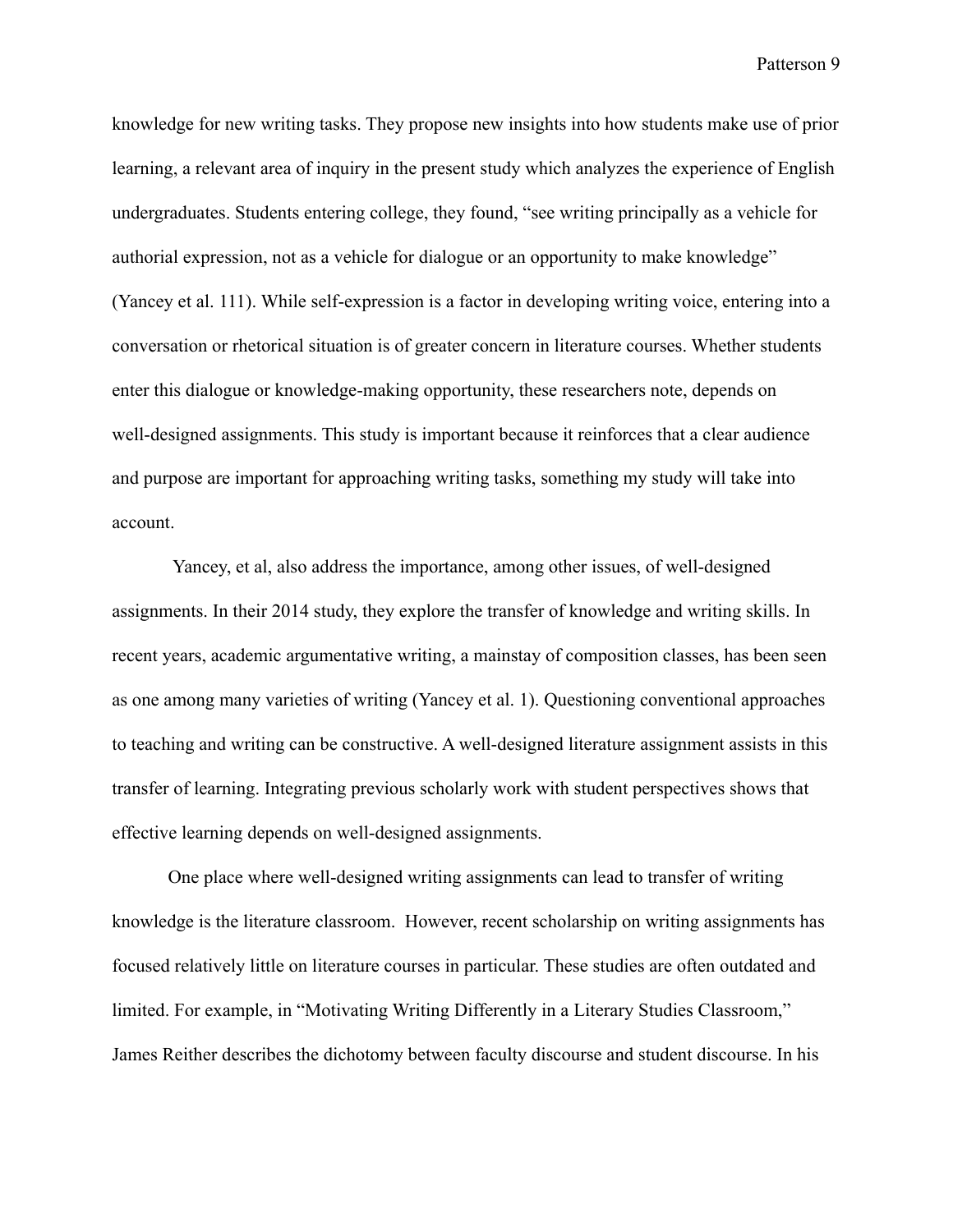view of the writing scene, students are uninformed outsiders and instructors make all the important choices about writing such as feedback and grading (Reither 49). This classroom dynamic limits inquiry and inhibits authentic learning. However, Reither says that writing will be motivated differently if students' texts take over at least some of the responsibility for organizing and presenting course material (Reither 52). Many literature classrooms, Riether notes, often suppress genuine student learning, suggesting that a change in assignment design is needed. Reither's article is from *When Writing Teachers Teach Literature*, a compilation of essays from 1995. A more recent evaluation of the issues raised in this research, such as the student-based research in my study, will ultimately help instructors design writing assignments that lead to the kind of learning transfer discussed here.

To many students, academic writing remains inaccessible due to highly specialized language and an unclear purpose in assignment design. Many students understand the form an essay must take, but fewer can grasp the process involved in writing to create knowledge and enter into a larger conversation. The struggle involved in this process is necessary for learning. Further support can be found in Alan Jackson's "Cognition and Culture: Addressing the Needs of Student-Writers." Furthermore, Jackson observes that composition addresses professors' rather than students' desire for change, and that the "intellectual questions of student-writers are overlooked" (Jackson 228). Thus, in order to better understand what types of academic discourse students value the most, it helps to capture their opinions on their own writing in literature courses.

Other research on assignment design in recent years has related academic contexts to so-called "real world" contexts in order to understand how students view their own writing. For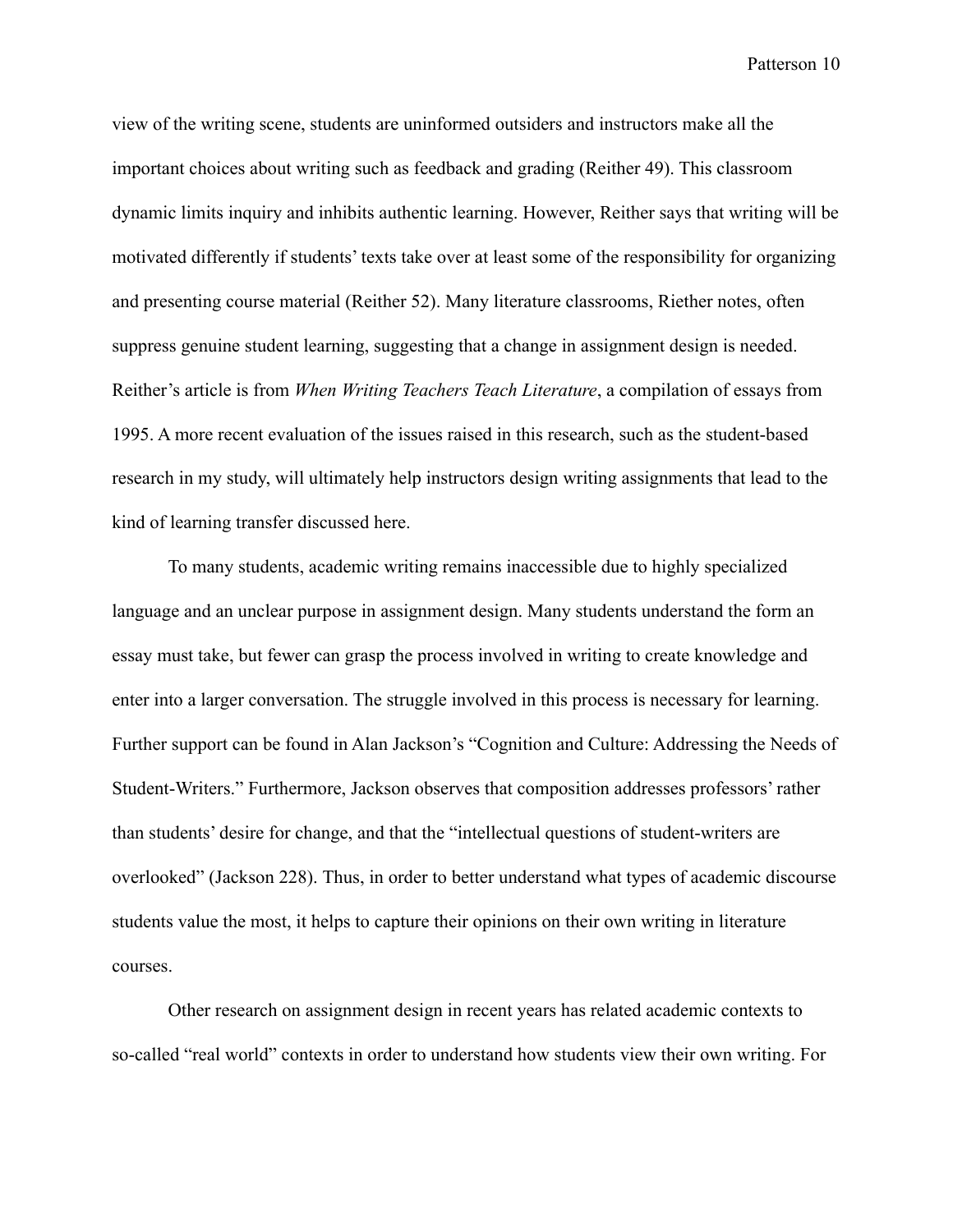example, in her 2019 article "A Conceptual Framework for Authentic Writing Assignments: Academic and Everyday Meet," Katalin Wargo focuses on how students acquire knowledge and skills in both everyday writing and academic writing. She says that "the notion of real-world is often erroneously pitted against learning in academic contexts" (Wargo 539). Assignments distinguish academic writing as academic, hence the need to study assignments first within academic contexts, through a student survey, and then in relation to other contexts. Literature courses offer significant insights into the question of transfer because many skills, such as literacy, are skills that students utilize beyond the context of the classroom. Similarly, Kristen H. Perry, in her 2012 article "What is Literacy?—a critical overview of sociocultural perspectives," defines literacy as "what people do with reading, writing, and texts in real world contexts and why they do it" (Perry 54). Reading and writing are crucial to the skills of literature courses as well as the overall discipline. Literacy is a skill that students are frequently asked to demonstrate in responding to assignments, and an example of how academic and professional contexts can intersect when skills and knowledge are transferred.

Another work that addresses well-designed assignments is Arlene Wilner's essay "Fostering Critical Literacy: The Art of Assignment Design." Wilner analyzes what constitutes a successful assignment. While she insists that there is no strict formula for crafting an effective assignment, she proposes a model of ill-structured problems (Wilner 24). According to this framework, questions are grounded in uncertainty, "dependent on the kinds of thought processes that real-world practitioners engage in," and evoke a complex response (Wilner 24). This model increases the quality and authenticity of the writing students produce. A successfully-designed assignment imparts skills to students that are not directly teachable. Students are most engaged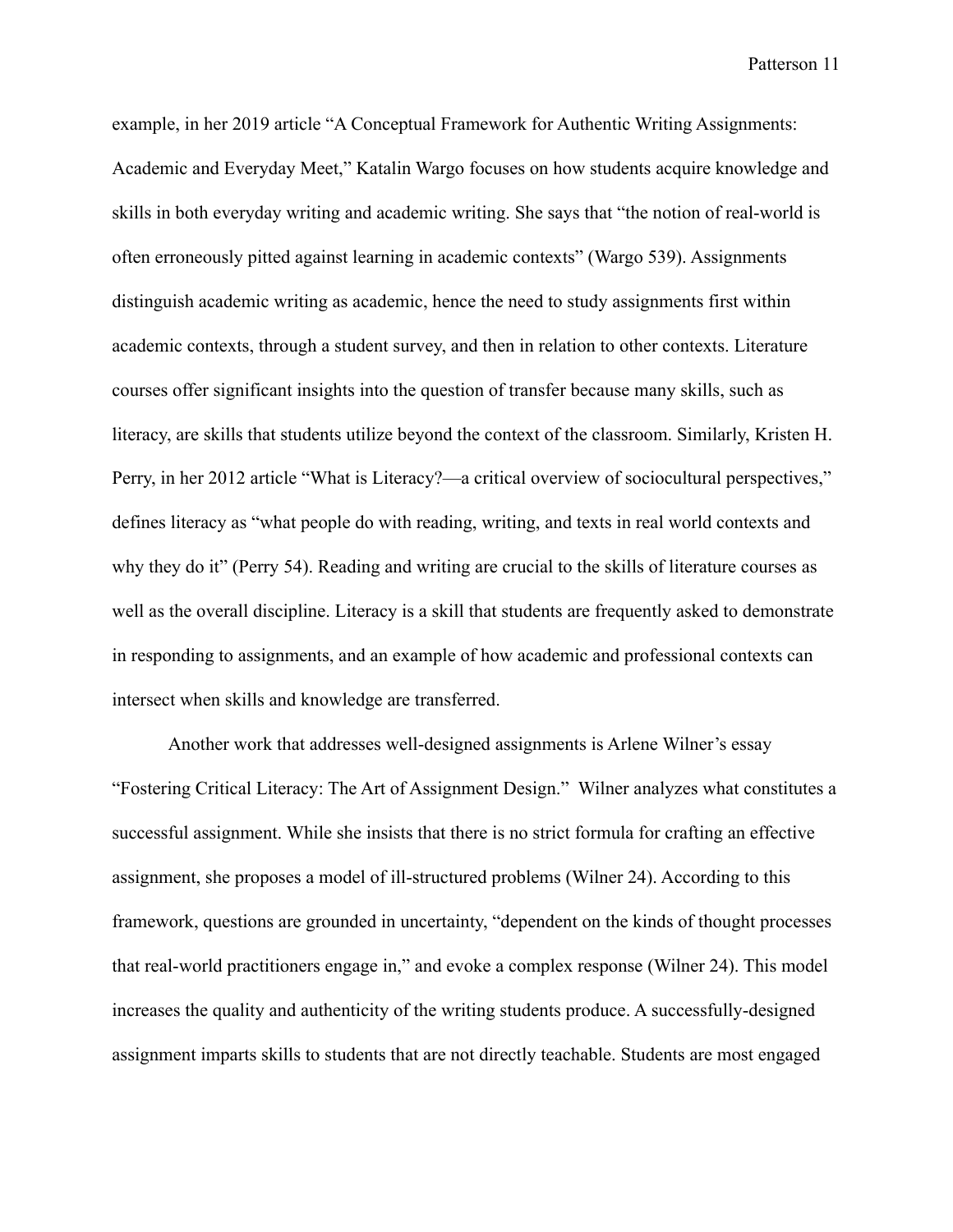when they understand the demands of the genre, criteria for evaluation, and possibility of criticizing a persuasive text. Wilner, like Driscoll and Wells, establishes that student perspectives are crucial in successful achievement and successful transfer of skills.

Scholars have conducted studies into the process of composing, which is relevant in literature courses.Students can recognize the "problem-posing qualities of assignment design" (Wilner 26). This in turn can help them transfer their problem-solving skills such as analysis, interpretation, and argumentation into other tasks. Additionally, this would prepare students to enter "classic and ongoing conversations" and participate in public discourse. Yet several scholars point out that learning is not always easily transferable. When teachers craft assignments, they model the types of questions they think are important for students to ask of the text (Wilner 35).

Additionally, the "National Institute for Learning Outcomes Assessment" (NILOA) shows that assignments serve the important purpose of signifying to students what instructors value and what they expect from students (Hutchings et al. 7*).* Well-designed assignments elicit an original response, even if students must synthesize new information to inform their point of view. In literature courses students enter a conversation, so to speak, of previous scholarship that might be unfamiliar, so that they can articulate a meaningful response. A problem-solving framework can motivate students to write critical and sophisticated "answers" using higher-order processes applicable to other courses. Wilner claims that "ill-structured [problems] require evaluation of a number of approaches, careful consideration of evidence, imagination of counterarguments, and the integration of information, concepts, and contexts" (Wilner 24). These skills are characteristic of undergraduate literature courses. Students draw on these skills when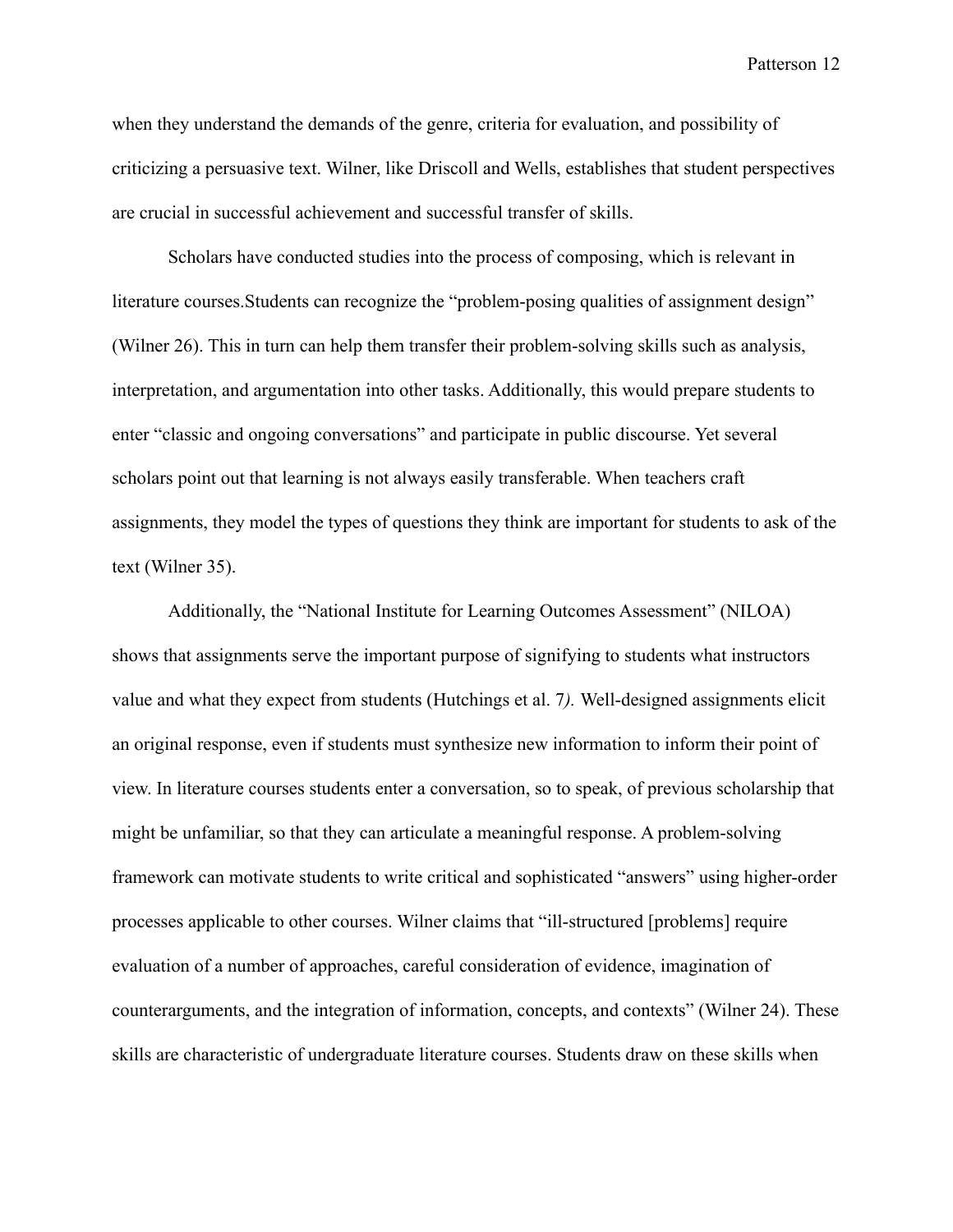approaching the "problem" presented in the assignment instructions. Yancey, Robertson, and Taczak state that "transfer seeks to "help students develop writing knowledge and practices that they can…repurpose for writing tasks in new settings" (Yancey et al. 2). The research suggests that writing practices common in literature courses have a constructive purpose beyond the classroom.

Literature courses require a distinctive organized thought process based on context and audience. In his article "Writing Speaks to Situations Through Recognizable Forms" from the book *Naming What We Know: Threshold Concepts of Writing Studies,* Charles Bazerman highlights how completing an assignment involves anticipating context and form. His view aligns with Wilner's notion of ill-structured problems when he says that in writing there are few "here-and-now clues about what the situation is, who our audiences are, and how we want to respond" (*NWWK* 35). To some degree, students play a role in constructing context. Successful assignments, Wilner and Bazerman suggest, enable students to solve a problem and envision an audience. A well-designed assignment acknowledges that context is not so much a physical setting as a means to enter into a conversation. This view fulfills Bishop's call for "context-based insights" into "general classroom experiences" and is further established by previously-overlook student perspectives on the content and form of common literature assignments (Bishop 3).

On the surface, reusing established skills might seem obvious, but assignments do not always allow students to recruit the depth and breadth of learning needed to achieve intellectual growth and expand understanding. As *The Elon Statement on Writing Transfer* concluded, even while we are bringing existing knowledge and experience to bear on the new situation, we must learn anew as part of the process of understanding, adaptation, and enculturation" (Elon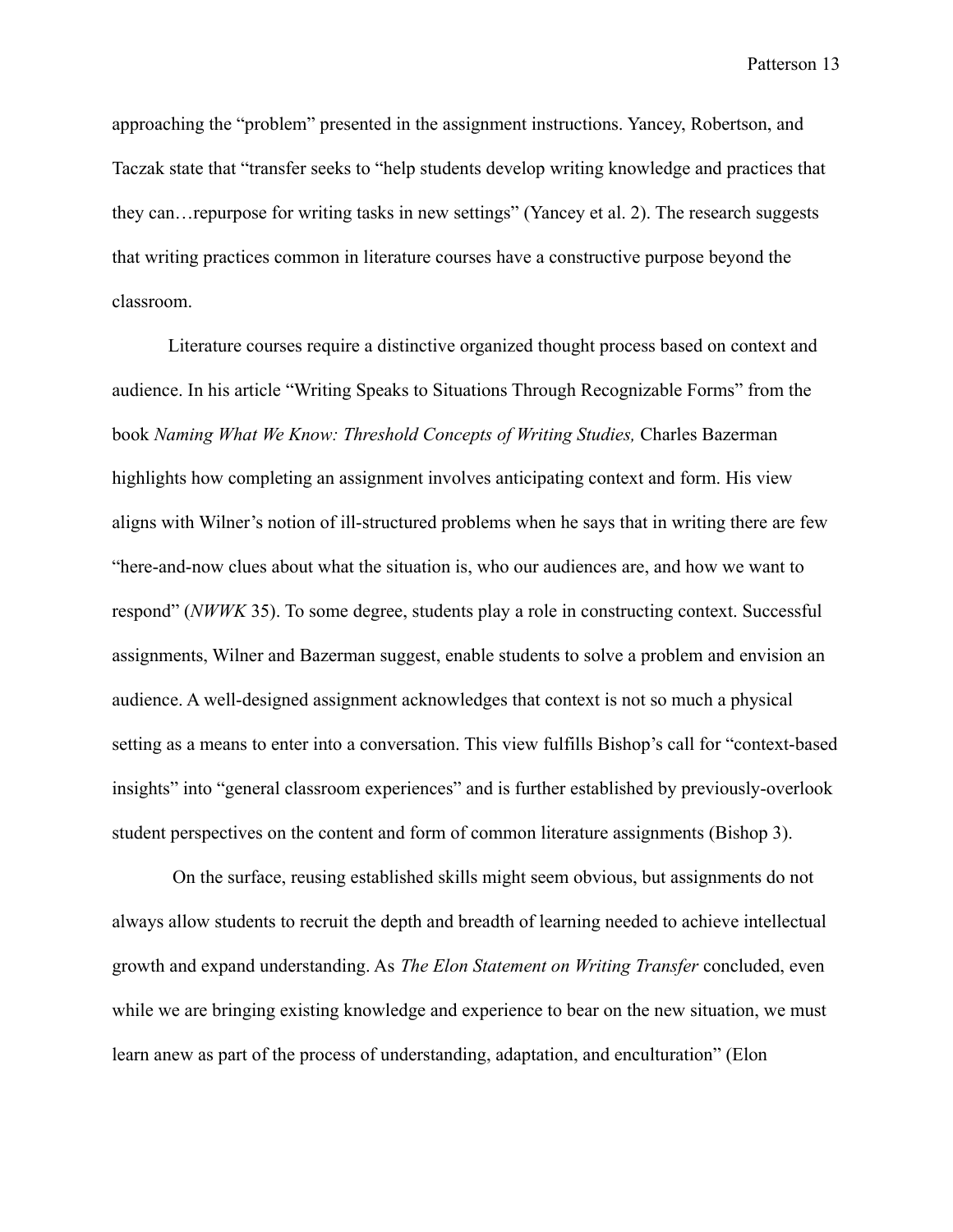Statement 352). Learning anew occurs gradually, through each assignment. Yancey et al. recognized writing's potential to generate knowledge (Yancey et al. 111). A present concern in the field is how students can develop a similar awareness of their writing purpose, which is always closely related to audience. This literature review has shown the prominent role of transfer and student attitudes toward writing. For this reason, a survey was fitting to include in this research project. Together, the literature review and survey address the previously-overlooked context of literature classes and include the voices of students.

## **Methodology**

To learn more about how students respond to writing assignments in literature courses, and to highlight the voices of students in assignment design research, I conducted a survey of English majors and minors at John Carroll University. The overall purpose of the survey is to examine how students respond to literature assignments, because their perception of audience and purpose aids in transferring their learning to other contexts. The survey questions reflect Bishop's call for context-based instruction, Yancey's view of purposeful writing, and Wilner's emphasis on student dispositions. These concepts are all related and relevant to teaching practice, although more research is needed that includes new insights. Recent scholarship, discussed above, lacks conclusive recommendations for how to best design literature assignments that lead to learning transfer. My survey, and the results that follow, address this gap and also integrate the voice of students in a new and genuine way. In surveys and studies on college courses, students frequently show that they take ownership of their learning, and are not just passive recipients of a curriculum (Bergmann & Zepernick 28). Within the curriculum, individual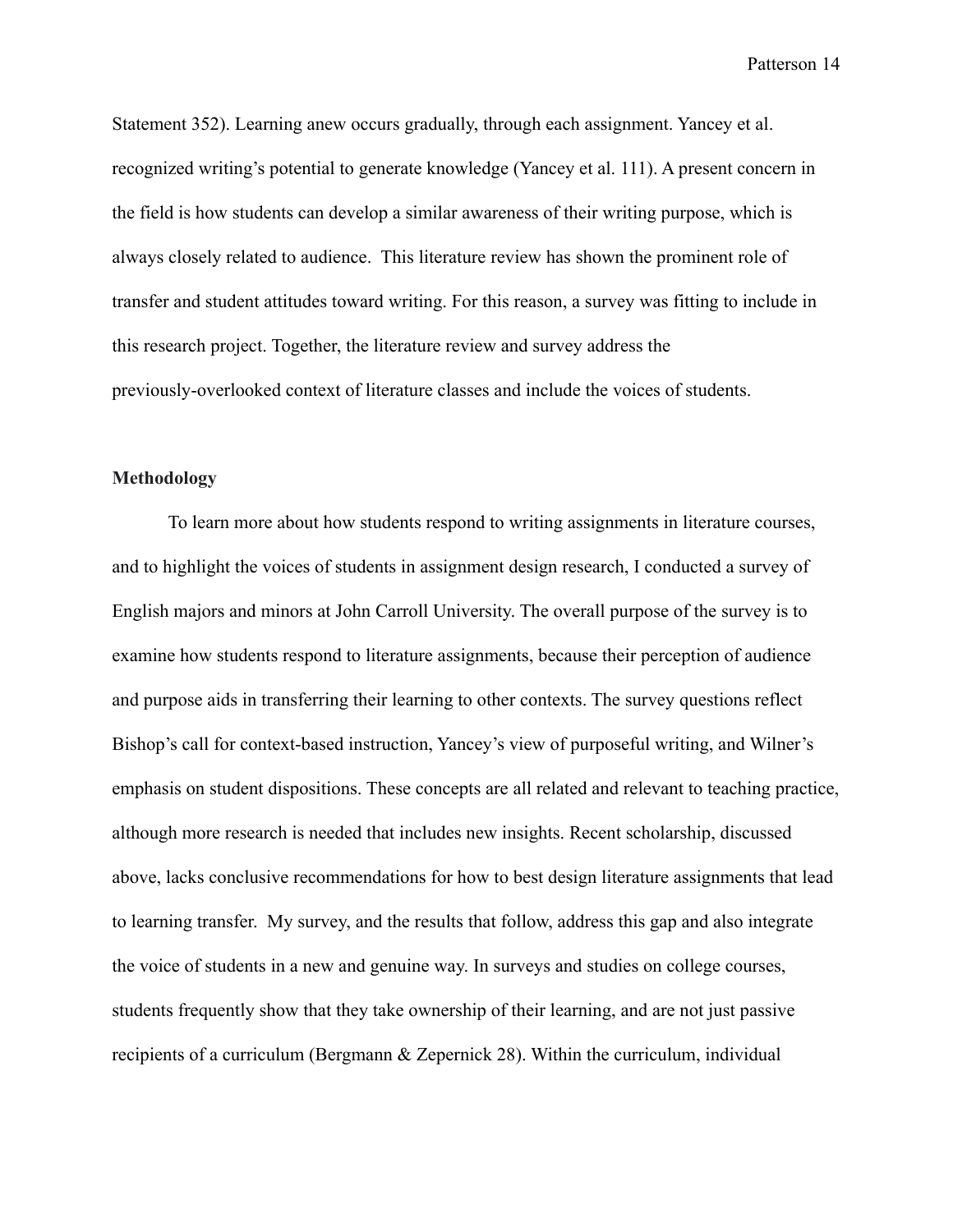assignments ask students to apply skills and knowledge—from the familiar context of the literature classroom—to a new context (*Elon Statement* 352). The survey also assesses students' self-knowledge about their writing practices, something Yancey and her researchers argue is integral for deeper learning (Bergmann & Zepernick 105). Thus, my study aims to capture students' preferences and dispositions toward various literature writing assignments and how they relate to their transfer of writing skills from the literature course to other writing contexts.

I invited John Carroll English majors and minors to participate in an online questionnaire about assignment design. Participants from three concentrations in the John Carroll University English major (professional writing, creative writing, literature) were recruited via email to complete a voluntary, anonymous survey. The survey consisted of multiple-choice and free response questions in which students revealed what they saw as the most useful elements of assignment design. See Appendix A for the complete list of questions. Of the thirteen respondents to the survey, eight were English majors (concentrations: seven literature and one professional writing). Five were English minors (concentrations: 1 literature, 3 professional writing, 1 creative writing). Eleven of the thirteen respondents had taken one or more literature courses, so they would have practiced a variety of skill-based and text-based assignments. All answers were anonymous. Since much of the research on assignment design focuses on FYC, I decided to gauge how many students had taken the standard first-year class. One had taken FYC at a different institution; one had taken HP-101 (first-year writing for students in John Carroll's honors program); 4 "tested out" of FYC; 7 completed the standard class. This question was intended to account for students' different experiences, but no matter what class they enrolled in, they completed similar writing assignments in their first year of college. The scholarship shows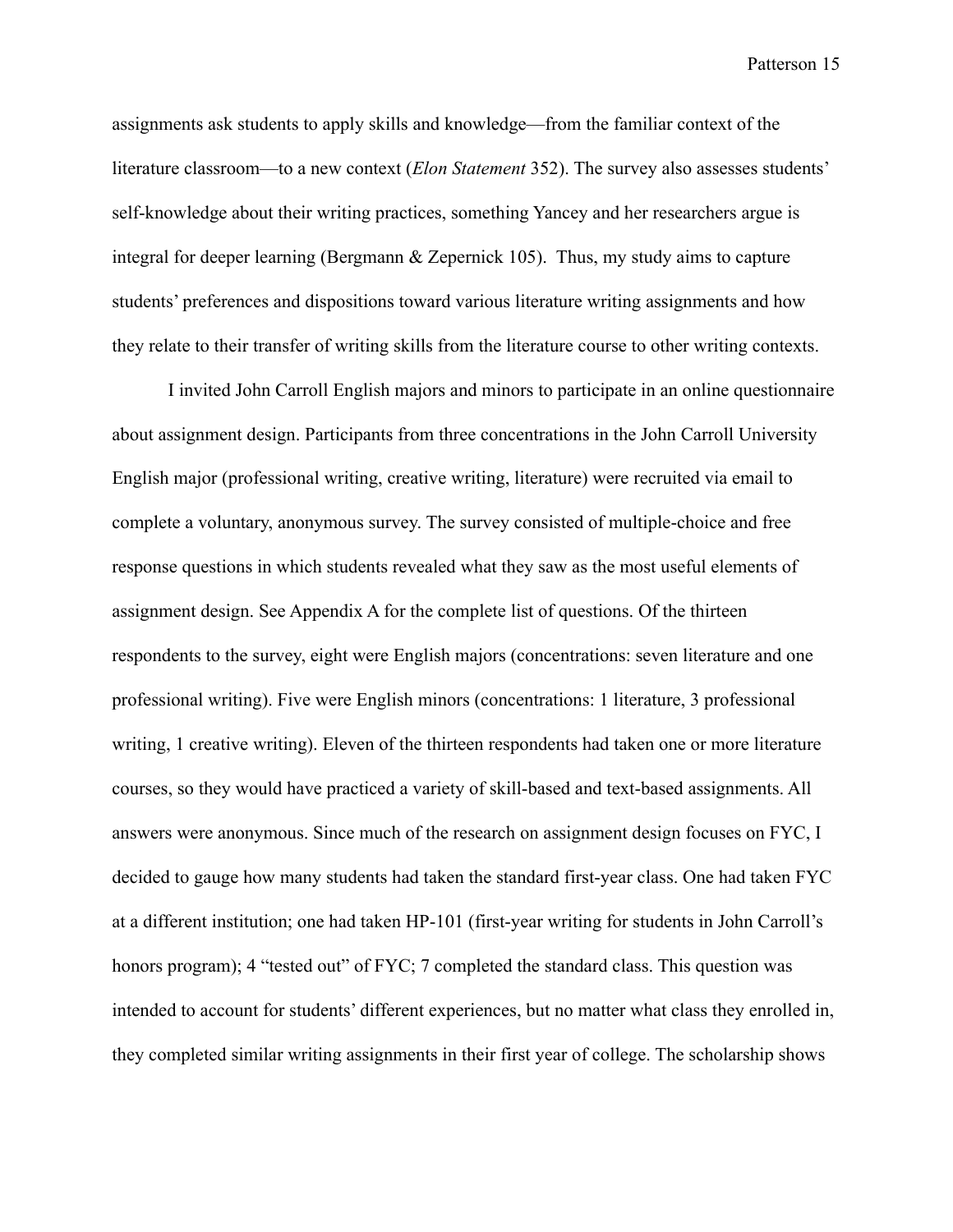that students have very different first-year writing experiences, which can impart skills, emphasize strengths, and present assignments in different ways. In any case, when students draw on previous knowledge and strategies, they must transform or repurpose that prior knowledge" (*Elon Statement* 352). The method of this survey therefore accommodates all students while challenging them to assess their own experiences in light of recent research on assignments. A survey is the most direct and beneficial means of gathering data that can be used to pose recommendations for assignments that promote transfer.

## **Discussion of Survey Results**

This survey reinforced several concepts presented in the literature review scholarship. Specifically, the survey revealed that the writing assignments students responded to in these literature courses allowed them to take ownership in learning course material. Students had strong opinions on many issues, reinforcing Bergmann & Zepernick's view that taking ownership in learning is important. The survey questions gauged whether students in literature courses learned writing skills that are similar to writing tasks common in other courses, such as textual analysis, close reading, and writing for a specific audience. These are skills they can reuse and repurpose in other settings.

Examining the survey results revealed a few key patterns. First, when considering past writing assignments in literature courses students demonstrated their awareness of audience, whether it was stated directly or implied. Of the twelve responses to the question "In your literature writing assignments, is the intended audience typically specified in the assignment instructions?" five students said often, two said very often, and five said almost never. Some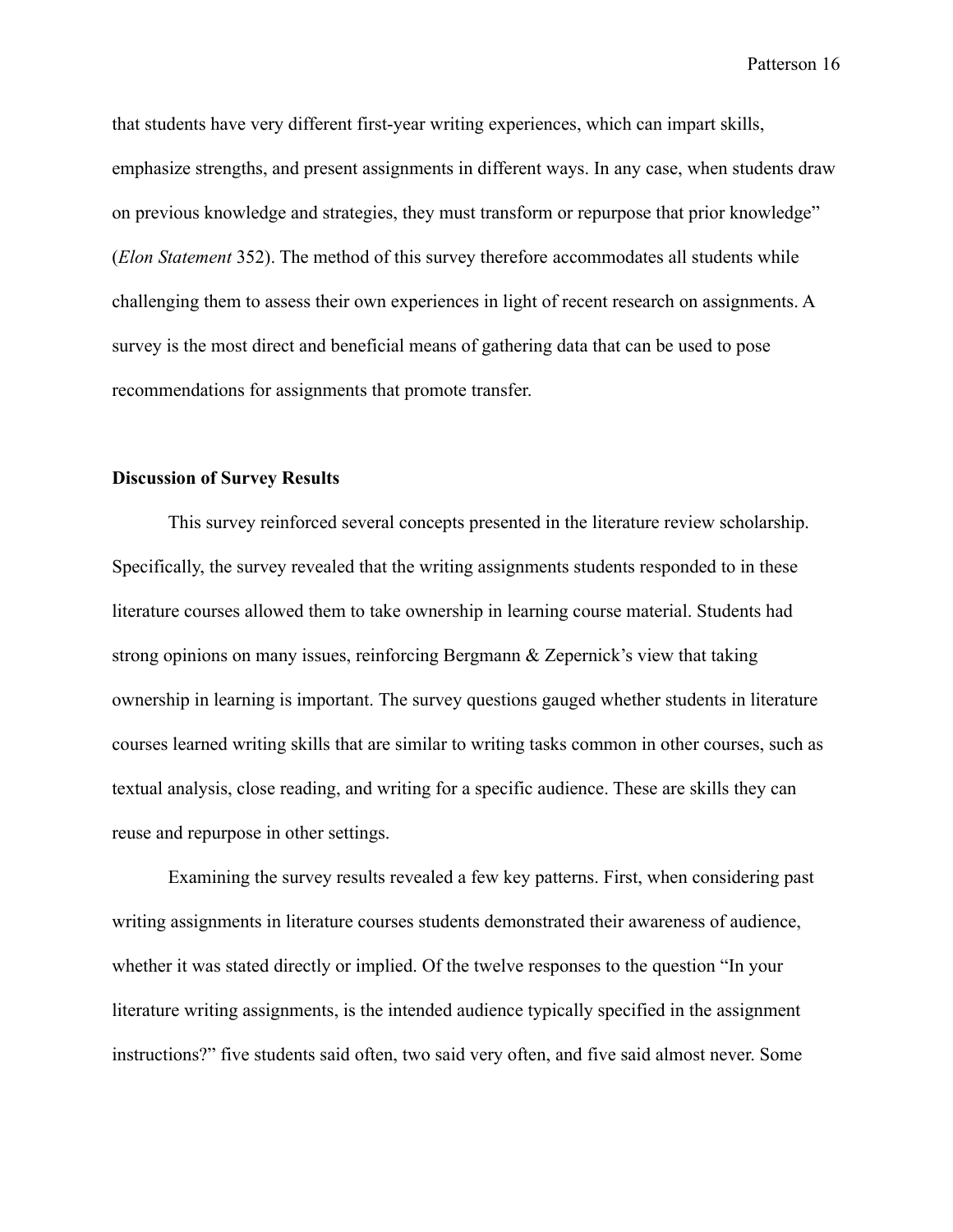students might have a better grasp on the assumed audience, due to their experience with academic writing. Still, there is a greater need to specify the audience intentionally so students can recruit higher-order skills. Awareness of speaker, subject, and audience is integral to academic writing yet is frequently unspecified or assumed to be the professor. Students approach writing based on how they perceive the professor will respond, an attitude that values present achievement over future proficiency in writing effectively. The survey suggests that students complete literature assignments with "personal engagement and critical distance" (Wilner 24). Student writers must consider the audience of the assignment, so that they can engage readers but also respond critically to the work under consideration. Tailoring an argument to specific audiences is related to context transfer, because students often draw on similar skills even when the writing task is not identical. If the audience is not specified in assignments, transfer will not take place as easily.

A second pattern that emerged was that students reported a strong awareness of the rhetorical modes: inform, argue, persuade, entertain. This is promising for potential transfer, since the Elon Statement claims that "Successful writing transfer occurs when a writer can transform rhetorical knowledge and rhetorical awareness into performance" (Elon Statement 352). Assignment design determines how effectively students can perform these four essential functions. Furthermore, literature assignments instill a recognition of disciplinary conventions, a skill that will benefit students in other courses. As Bergmann and Zepernick establish, students can perceive transferrable practices at work in particular pieces of discourse (Bergmann & Zepernick 142). Assignments invite students to take the next step, by performing a writing task according to these practices. When analyzing a text, for instance, students can envision the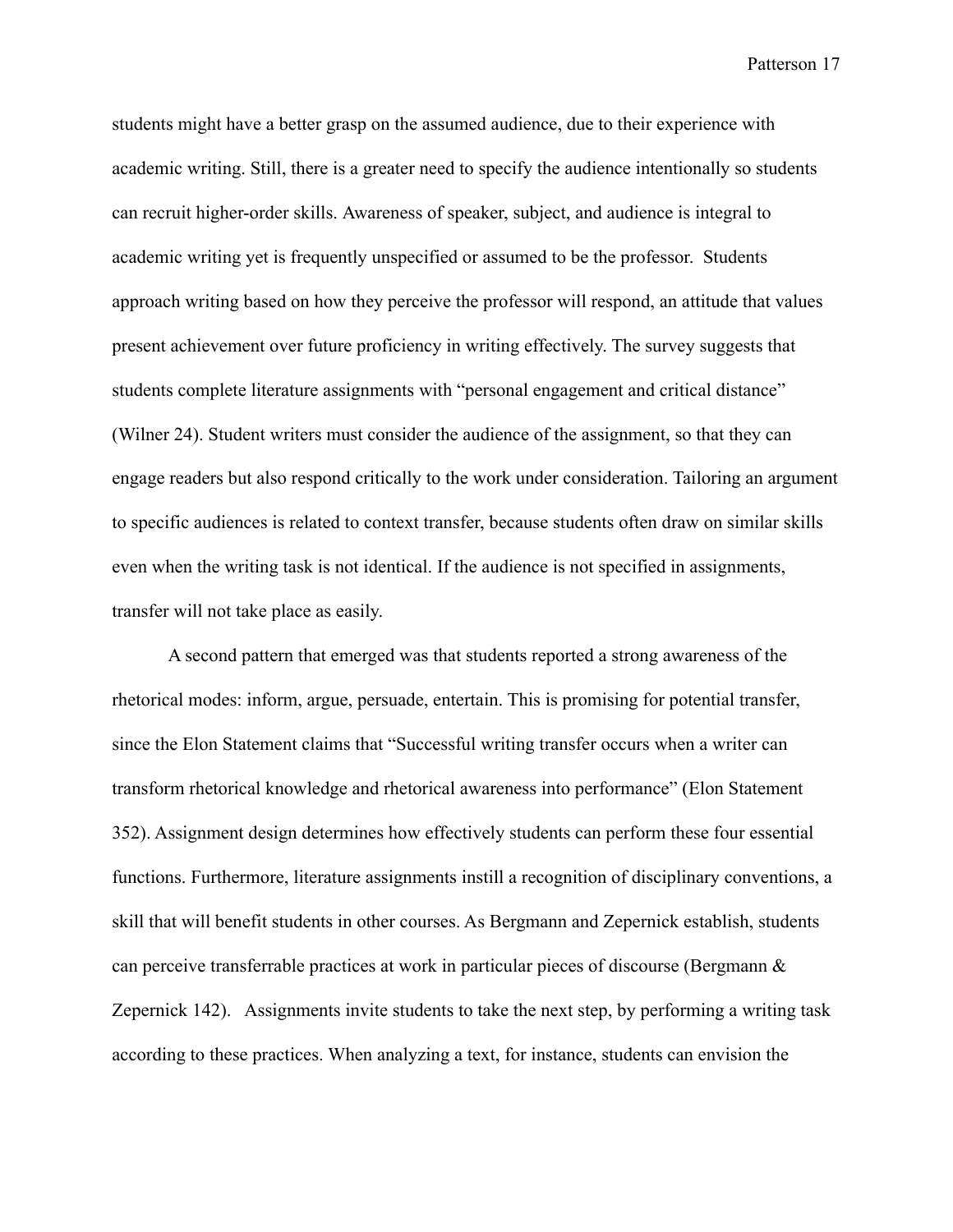impact of the text on different audiences, and then craft a response that is more-open minded. Or, when reading closely, students might determine whether a passage can fulfill multiple rhetorical modes. Then, students practice new ways of solving rhetorical and real-world problems.

How students respond to structured or open-ended prompts was another noteworthy pattern from the survey. Student respondents were split on whether they preferred structured or open-ended prompts, and provided strong and varied reasons. Four respondents favored a structured prompt, and six favored an open-ended prompt. Interestingly, one student who preferred structured prompts said that a response to an open-ended question "might not be what a professor is looking for" while another student said they preferred open-ended questions because they allow "liberty to write what I want and not just what the professor wants to hear." Another student preferred *structured* questions because they tell "exactly what my professor is looking for in order to obtain full credit." Students share a concern for adhering to the professor's expectations, which is understandable but also indicative of a greater emphasis on the "answer" than the process of arriving there. It has been documented that "students' meta-awareness often plays a key role in transfer," and this can be seen in the different rationales given in the survey (*Elon Statement* 353).

The third major pattern that emerged from my study stems from the question, "Which literature writing assignments do you find most helpful in learning course material?" led to a wide variety of responses. On the surface, answers appeared to vary, with students noting that they found a wide range of writing assignments helpful in learning course material, from close reading prompts to literary analysis to personal interpretation and reflection. A closer look at these responses, however, suggests that the assignments students find most beneficial to their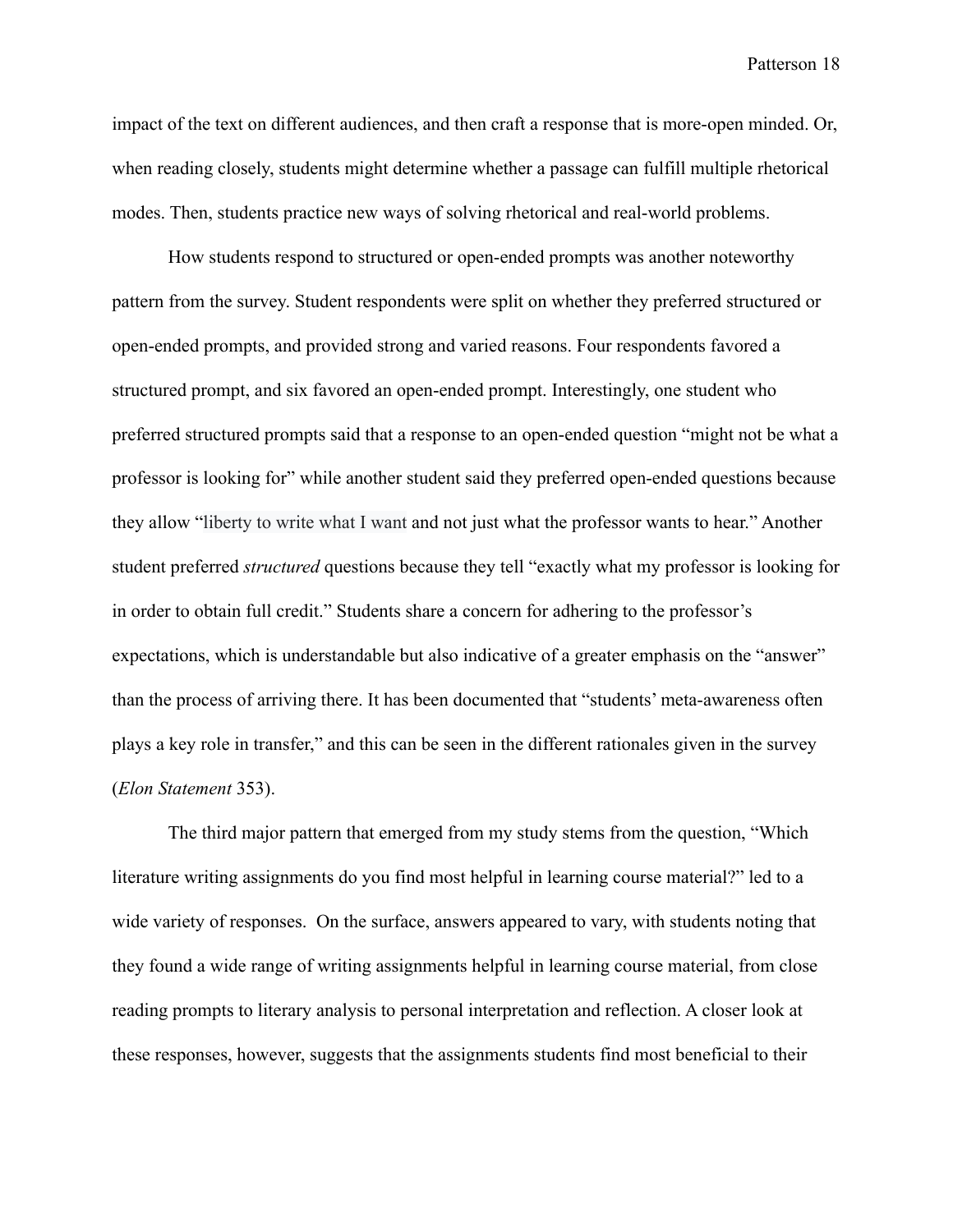learning share a common feature: a short, in-depth response informed by a particular text. This finding is significant within the study because it suggests that literature courses would benefit from more assignments that demand a thoughtful interpretation that responds to and is supported by a text. This pattern also supports the rationale for focusing on literature classes. By recognizing the conventions and practices at work in a particular literary discourse, such as a novel, students can respond effectively in a variety ways (Bergmann & Zepernick 142). By promoting "personal engagement and critical distance" with a text, literature courses are valuable for learning across contexts (Wilner 24). The transfer of knowledge and skills like close reading and textual analysis depends on assignments. How these elements are presented and designed are crucial for learning course material and applying it to other academic and professional contexts.

In short, students offer abundant and strong reasons for perceiving how different types of literature assignments facilitate their own learning. They also specify the degree to which structured prompts help or hinder their awareness of the audience. Therefore, the recommendations that follow will take into consideration the two main patterns that emerged from the survey.

#### **Recommendations**

The literature review and survey have established that transfer depends on how writers perceive connections between writing contexts. In order to foster the intellectual skills needed to repurpose skills like close-reading and textual analysis, instructors can present assignments as problems to be solved; much growth and learning takes place in the intellectual endeavor that leads to an answer. Through assignments instructors convey the interconnectedness of learning,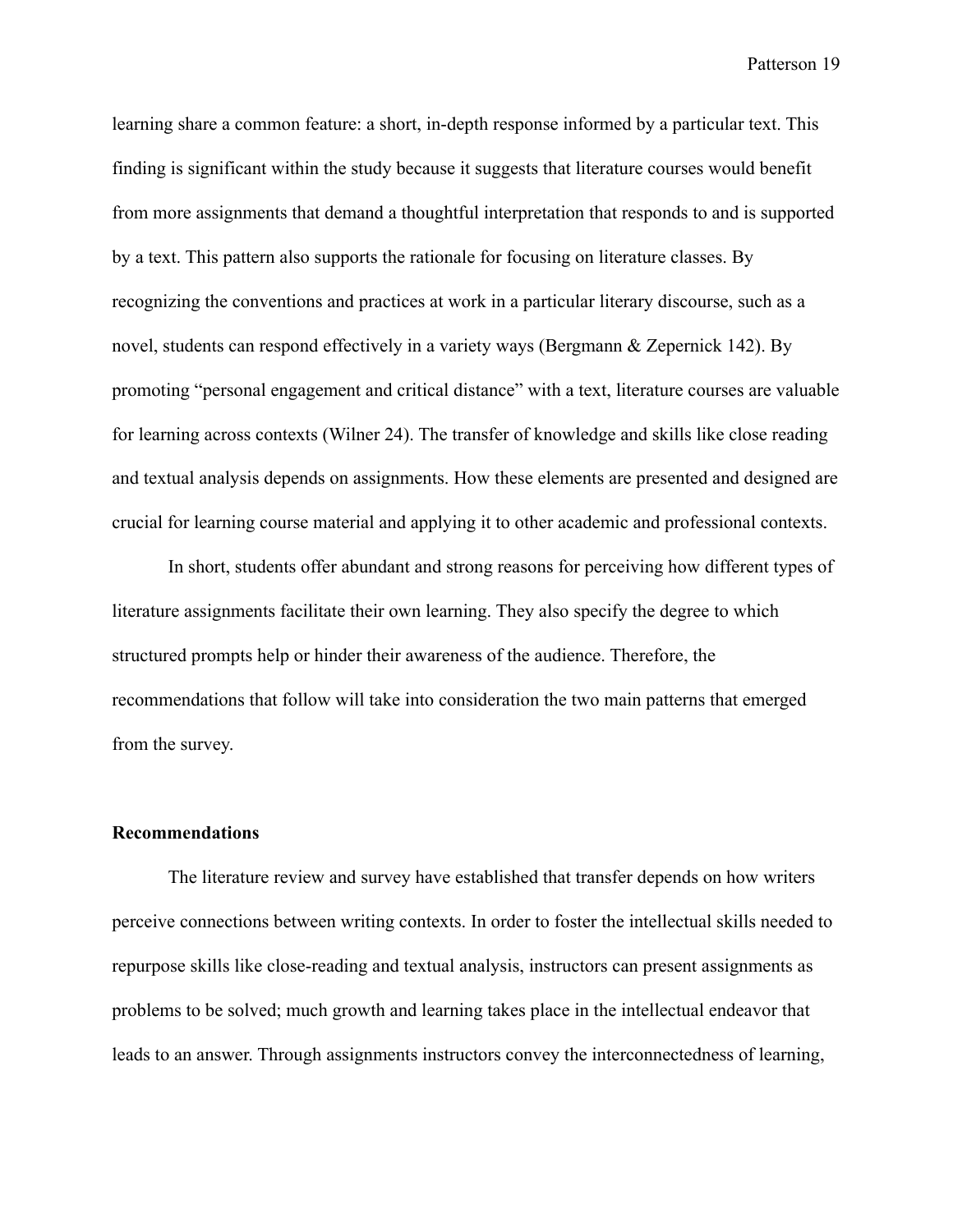which in turn helps students believe that the writing they do is meaningful and beneficial to future academic tasks. As such, based on the results from the survey and on recent scholarship in assignment design and transfer, I suggest three recommendations to help instructors create literature writing assignments that invite students to articulate stronger, more informed responses within the discipline and then transfer the skills they develop to other contexts.

## *Recommendation 1: Present assignments as problems to be solved*

By presenting assignments as problems to be solved, students can focus less on the final output and more on the writing process, where the deepest learning takes place. Drawing on Wilner's notion of ill-structured problems, instructors can create assignments that mirror the types of thought that people rely on in the workplace. In a literature course these skills might include careful reading, collaborating with others, and textual analysis. What are some specific assignments? A student might present the main ideas of a reading and then facilitate a class discussion that further develops those ideas. Involving more students in the process increases student engagement. Asking questions forces students to think spontaneously, a skill that is required in professional settings. Drawing on higher-order skills to solve problems enables deeper learning, as students adhere to "disciplinary standards, conventions, and expectations" even as their writing process lends itself to transfer (Bergmann & Zepernick 129). This recommendation would also respond to trends in college writing, the source of most research on transfer and assignment design.

Colleges have seen a growing popularity of integrative capstone experiences, and such, "they face the challenge of creating truly crosscutting assignments" that "call on students to pull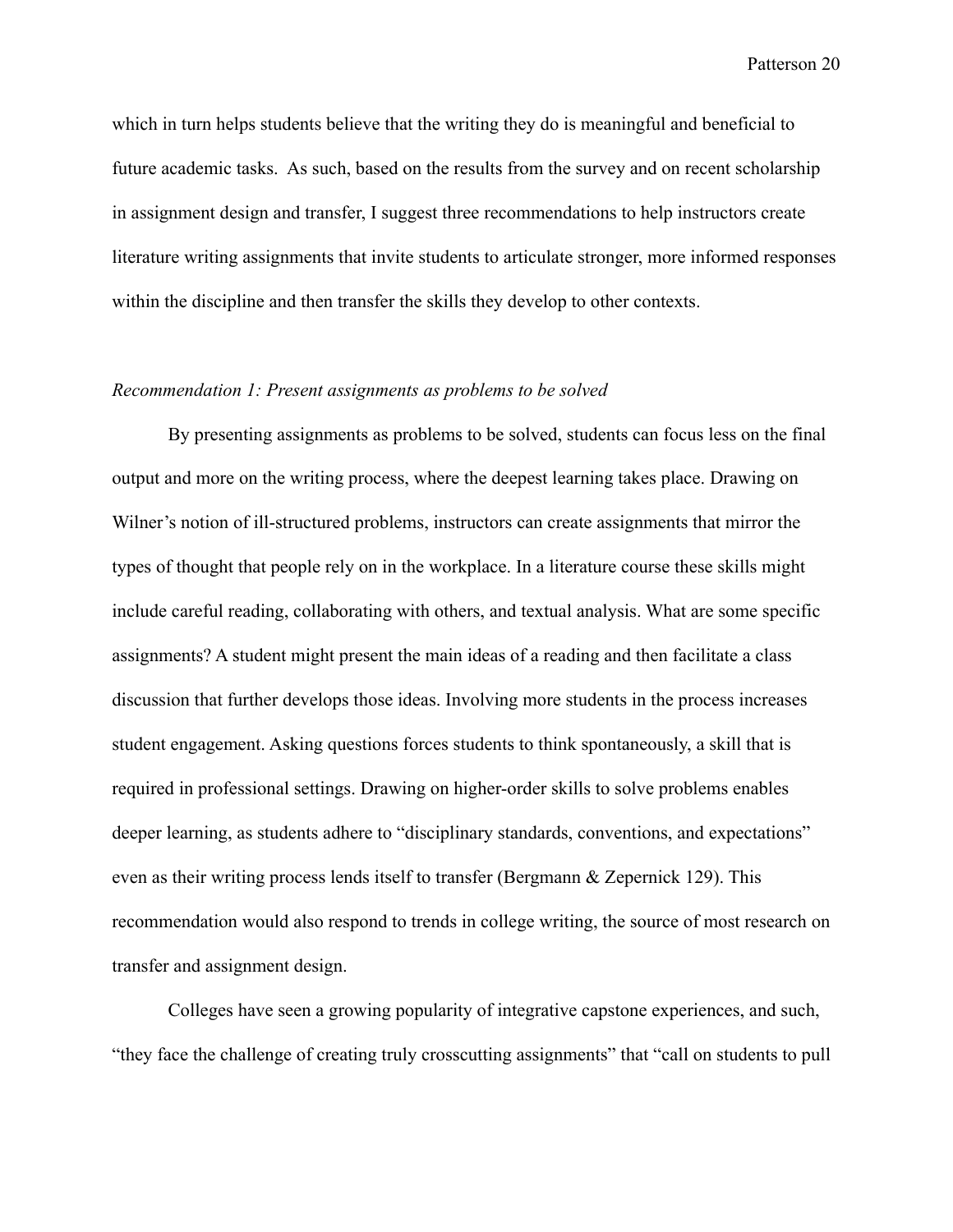together their learning across multiple contexts and over time" (Hutchings et al. 15). Integrative assignments can be structured as problems because in solving them, students apply disciplinary skills, as well as the breadth of knowledge that results from real-world experience. Such an assignment puts into practice Wilner's notion of ill-structured problems, in which students' thought processes mirror the types of thought people use in the workplace. The result is that while students write within the particular context of the literature classroom, they draw on prior learning and prepare themselves for future work. Without a framework for encountering and solving a problem, students might not automatically synthesize the knowledge and skills needed for authentic learning. Assignments, therefore, should be structured as problems in order to provide the best chance for students to showcase disciplinary knowledge and then transfer this knowledge to other courses.

#### *Recommendation 2: Sequence assignments using smaller tasks leading to the final product.*

Drawing on *The Elon Statement on Writing Transfer*, as well as student feedback, sequencing assignments could potentially benefit students in and out of the classroom. How does a framework for c*ontinued* inquiry translate into a concrete assignment? One way is by designing a large task such as a research paper, but creating several smaller tasks that anticipate the final paper and prepare students to complete it. For example, instructors could begin by asking students to write reflectively about a topic that interests them. Then, they could generate a list of questions, independently or in groups, that further explore the topic. Creating search terms for a research database could help further student inquiry. Next students can articulate a research question, which could be a problem to be solved. This is one example of a framework for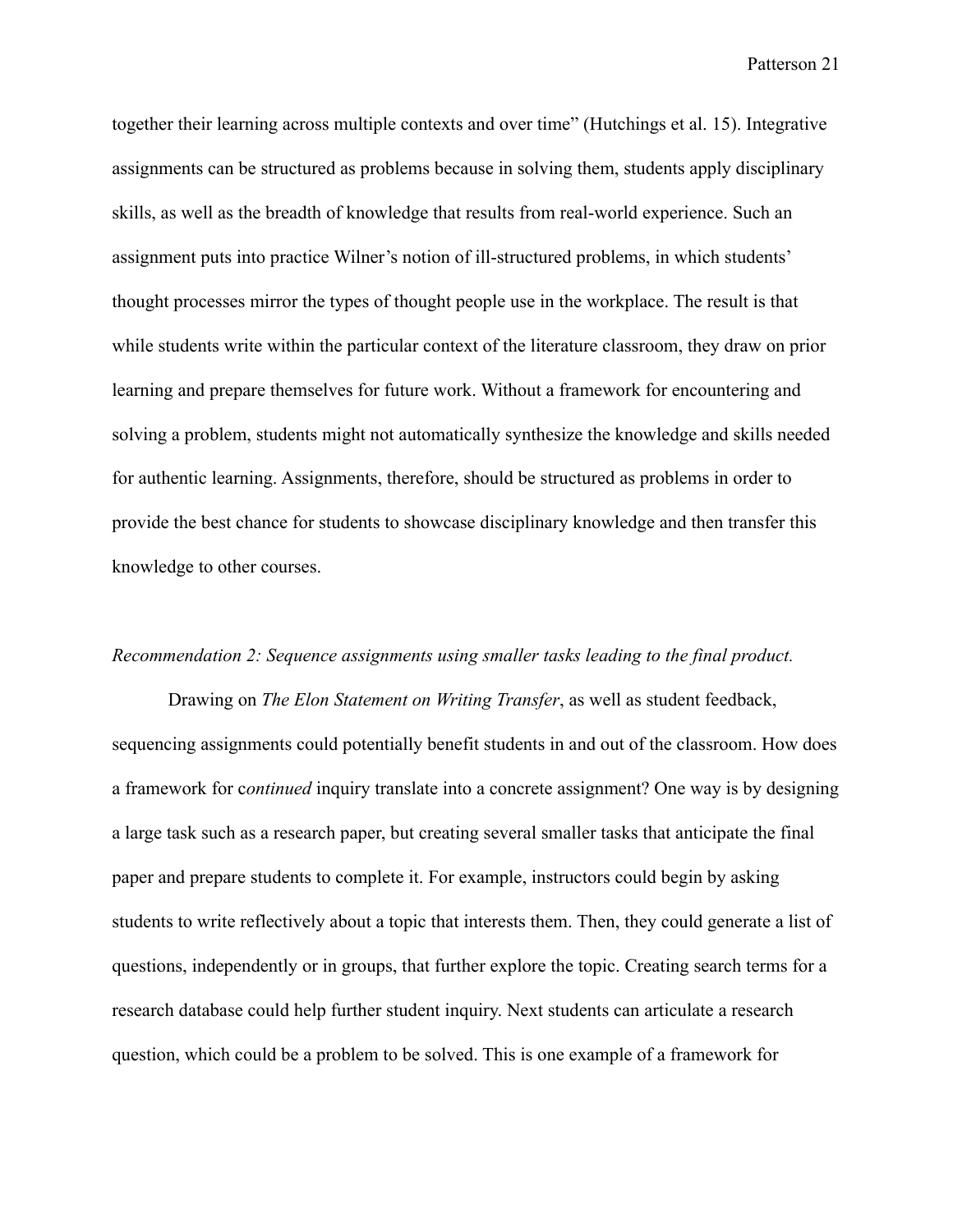continued inquiry (*Elon Statement* 347). This type of consistent learning allows students to use higher-order thinking skills that they will draw upon in other professional and academic settings

## *Recommendation 3: Specify the audience to which students should write*

This recommendation allows instructors to teach students disciplinary conventions while also imparting the importance of rhetorical skills. As the Elon statement states, audience is included in writing curricula but often left unmentioned in individual assignments. Nevertheless, students who write to a specific audience write more focused responses in literature classes. In the survey, the majority of students responded that in literature courses, they write to the professor or instructor. If students had the opportunity to write to a variety of audiences, students would develop transferable skills while constantly learning anew (*Elon Statement* 352). Assignments designed with the audience in mind can also empower student writers to develop a mindset proper to transfer. The research shows that four skills instrumental in the writing process also facilitate transfer: value, self efficacy, attribution, and self-regulation (Driscoll and Wells 2). To that end, literature classes using writing assignments that draw from these recommendations can foster the rhetorical awareness needed to master these skills and problem-solving opportunities to apply them to other challenges, academically and professionally.

## **Conclusion**

This project proposes recommendations based on a synthesis of previous research, as well as feedback from John Carroll University English majors and minors. Specifically, this study seeks to fill gaps in the previous scholarship in two ways: first, by offering more up-to-date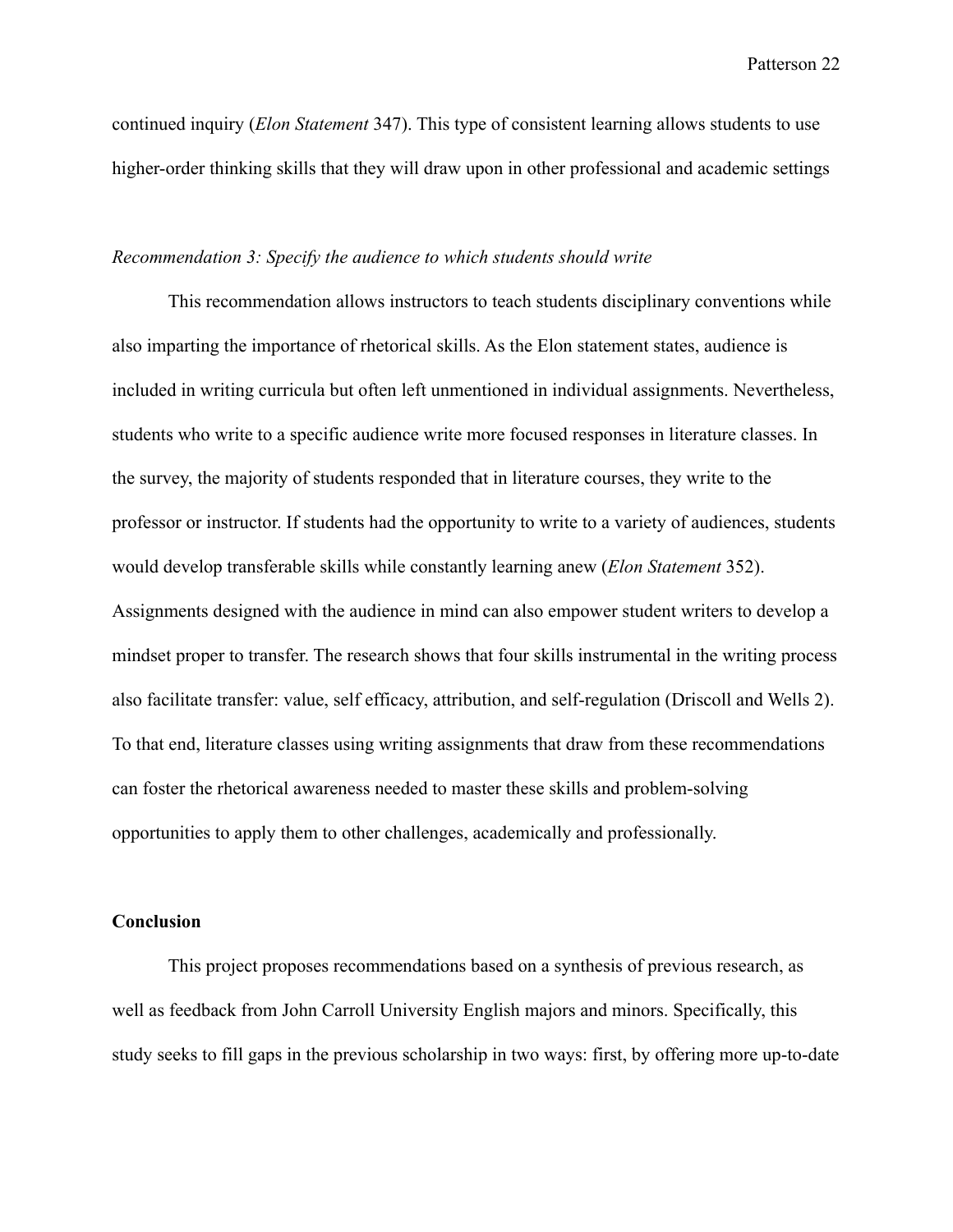research on literature assignments by showing that applying recent recommendations on writing assignments in general to the literature classroom leads students to a better understanding not only of course material but also how their writing knowledge in that class can transfer to writing knowledge in new contexts; second, by considering the viewpoint of students, a voice that past scholars have not addressed in research about writing assignments in the literature classroom. The results, therefore, show that three key elements of successful assignment design are crucial when creating writing assignments in the literature classroom: designing writing assignments that allow students to address problem-posing situations; sequencing assignments that begin with smaller assignments and culminate in a larger, more complex one; and specifying a clear audience for students. Studying assignments from this new perspective has promising potential for instructional design, writing pedagogy, and efforts to maximize the depth and breadth of student learning.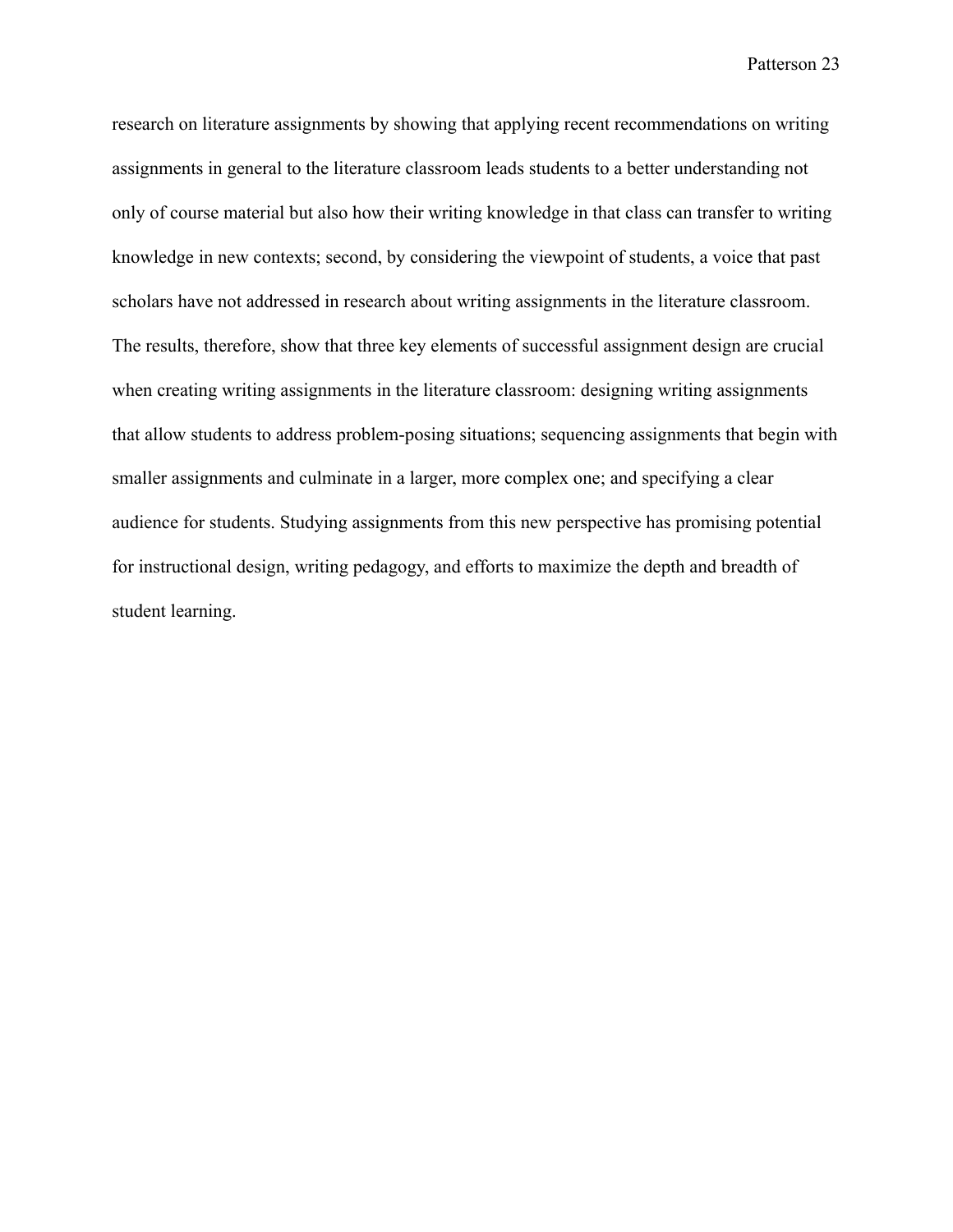## **Appendix A: List of Survey Questions**

Below are the survey questions I sent to all English majors and minors at the John Carroll University Department of English.

I understand the information above and consent to participate in this survey.

What year are you?

If you are an English major, what is your track?

If you are an English minor, what is your track?

Have you taken a literature course?

What was your first-year writing experience?

How did your first-year writing experience help you transfer writing skills to non-English classes?

My writing assignments are most often: (informative, argumentative, persuasive, entertaining)

Describe the features of your favorite writing assignments for literature courses

Describe the features of your least favorite writing assignments for literature courses

Which literature writing assignments do you find most helpful in learning course material?

Which literature writing assignments do you find most helpful in improving writing skills and knowledge?

For literature writing assignments, do you prefer responding to a structured or open-ended prompt? Why?

In your literature writing assignments, is the intended audience typically specified in the assignment instructions?

If your literature assignments specify an audience, who is that audience (most often)?

How often have you used close-reading skills from literature writing assignments in other academic and non-academic writing contexts (i.e. other courses)?

How often have you used textual analysis skills from literature writing assignments in other academic writing contexts? (i.e. other courses)?

How often have you used writing skills from your literature writing assignments in other academic writing contexts? (i.e. other courses?)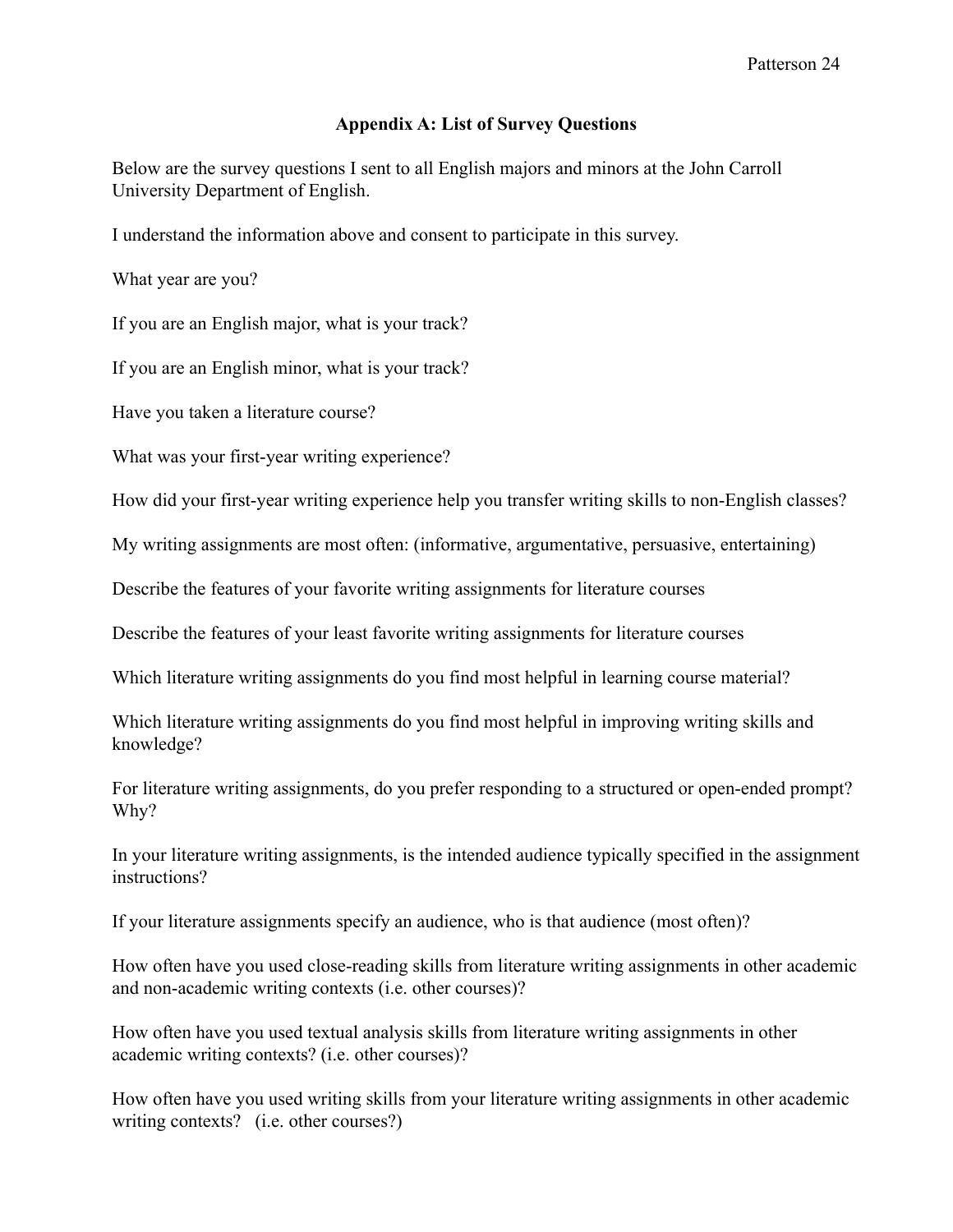#### **Works Cited**

- Bergmann, L. S. & Zepernick, J. (2007). Disciplinarity and transfer: Students' perceptions of learning to write. WPA: Writing Program Administration, 31(1–2), 124–149.
- Bishop, Wendy. "First the bad news, then the good news: Where writing research has taken us and where we need to take it now." *Reforming college composition: Writing the wrongs* (2000): 3-13.
- Calais, Gerald J. "Haskell's taxonomies of transfer of learning: Implications for classroom instruction." *National Forum of Applied Educational Research Journal*. Vol. 20. No. 3. 2006.
- Driscoll, Dana Lynn, and Jennifer Wells. "Beyond Knowledge and Skills: Writing Transfer and the Role of Student Dispositions." Composition Forum. Vol. 26. Association of Teachers of Advanced Composition, 2012.
- Hutchings, Pat, Natasha A. Jankowski, and Peter T. Ewell. "Catalyzing assignment design activity on your campus: Lessons from NILOA's assignment library initiative." *National Institute for Learning Outcomes Assessment* (2014).
- Jackson, Alan. "Of Student-writers." *Reforming college composition: Writing the wrongs* 79 (2000): 225.
- Melzer, Dan. *Assignments across the curriculum: A national study of college writing*. University Press of Colorado, 2014.
- Perkins, David N., and Gavriel Salomon. "Transfer of learning." International encyclopedia of education 2 (1992): 6452-6457.